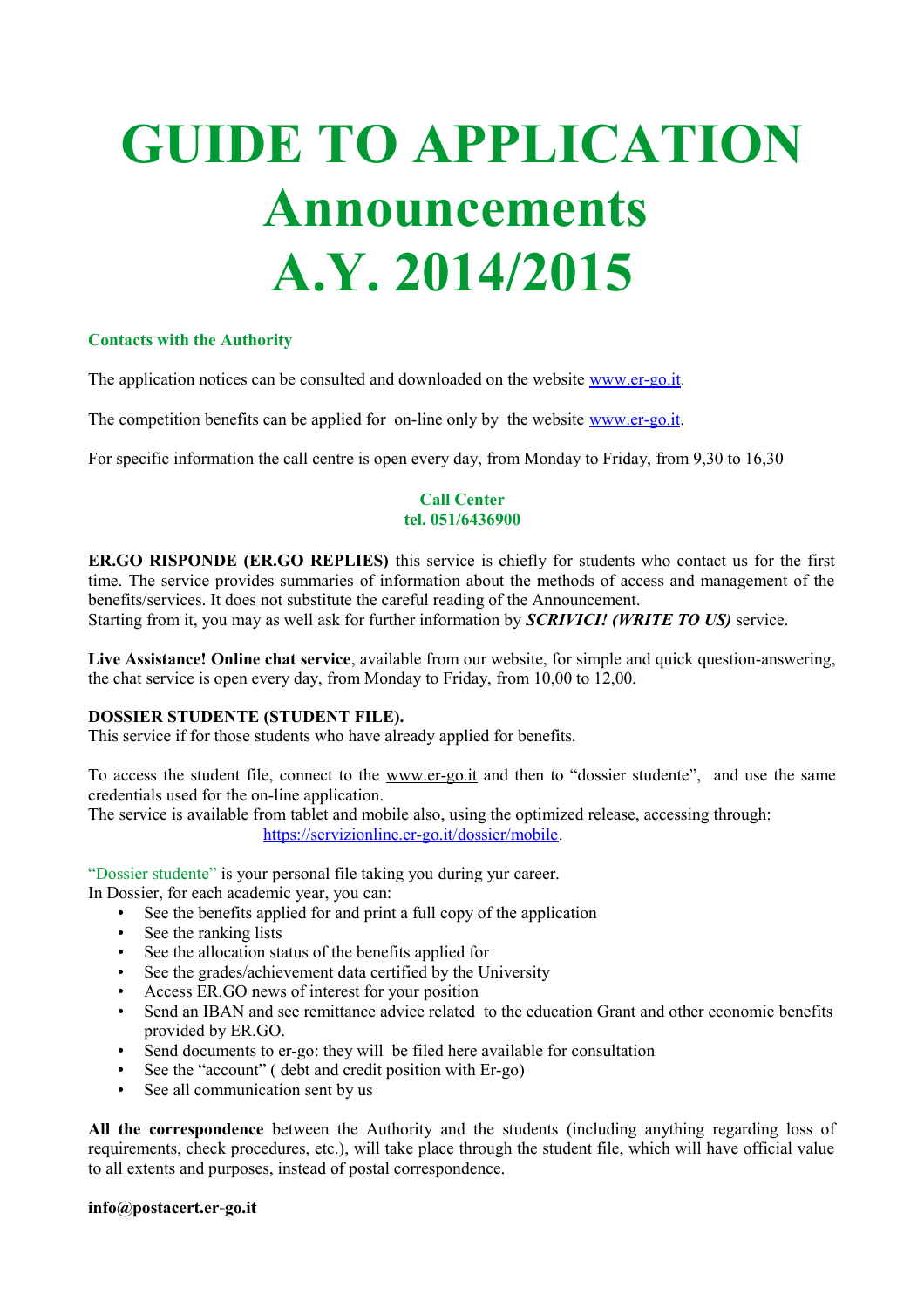Certified electronic mail (PEC) allows traceable, secure correspondence to be exchanged with ER.GO. To use it, you need a certified electronic mailbox, which is easy to obtain.

• It is a free service that can be activated through a simple request on www.postacertificata.gov.it;

• Once you have provided this address in the on-line benefits application, the PEC completely replaces the "registered post with return receipt" specified in the some stages of the application notices sending the rental agreement, *a.s.o.)* and allows formal replies, documents and correspondence to be received from ER.GO. **It is NOT intended for information purposes**

As regards what not specified in this Guide, please read the Announcements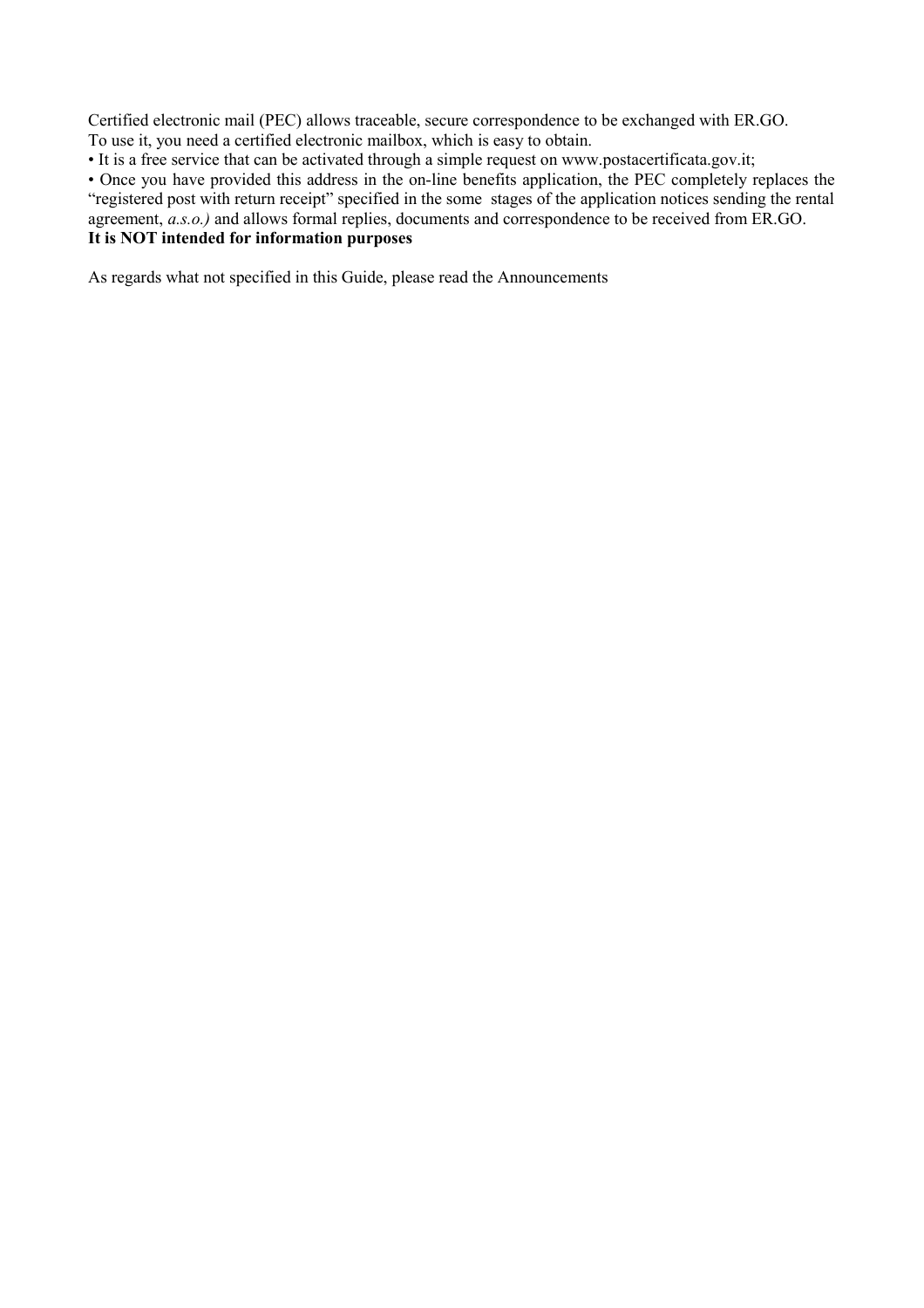## **CONTENTS**

- **1.** Benefits
- **2.** Who can apply
- **3.** Necessary conditions for accessing the benefits
- **4.** How to apply
- **5.** When to apply
- **6.** Ranking lists
- **7.** Education grants
- **8.** Education grants for students resident distant from the University, enrolled to University of Modena
- **9.** Conditions of students resident distant from the University, resident near the University and commuters
- **10.** Economic requirements
- **11.** Achievement requirements
- **12.** Residential services
- **13.** Facilitated access to the catering service
- **14.** Contributions for international mobility
- **15.** Special interventions
- **16.** Foreign students

#### **Annex: the self-certification of domicile**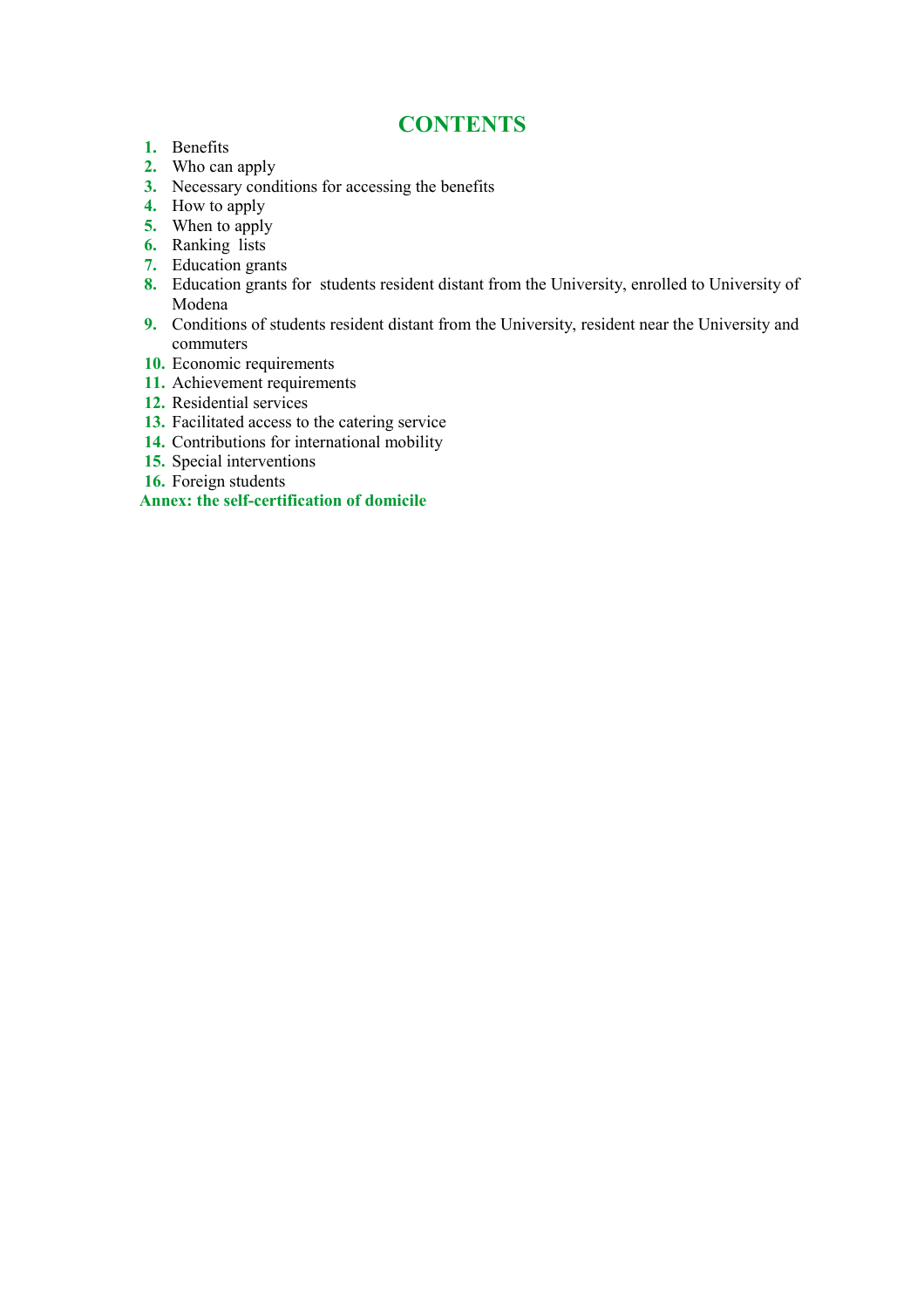# **1. Benefits**

To access the following benefits you must apply:

| <b>Benefits</b>                                                                                                          | <b>Benefit Manager</b>                                                                                                                     |
|--------------------------------------------------------------------------------------------------------------------------|--------------------------------------------------------------------------------------------------------------------------------------------|
| <b>Education Grant</b>                                                                                                   | ER.GO                                                                                                                                      |
| Residential service                                                                                                      | ER.GO                                                                                                                                      |
| Contributions for taking part in international mobility<br>programmes (not for first year students)                      | ER.GO                                                                                                                                      |
| Facilitated access to the catering service                                                                               | ER.GO                                                                                                                                      |
| Assistance for disabled students                                                                                         | ER.GO                                                                                                                                      |
| Special assistance (not for first year students)                                                                         | ER.GO                                                                                                                                      |
| Total exemption from university fees and contributions                                                                   | Universities and higher art and music institutes;<br>Total exemption from fees is associated with eligibility<br>for an education Grant    |
| Total and partial exemption from university fees and<br>contributions "Top Student"                                      | ER.GO collects and e sizes up applications for Modena<br>and Reggio Emilia University                                                      |
| Total and partial exemption from university fees and<br>contributions for disabled students with certified<br>invalidity | University; ER.GO accepts and evaluates applications for<br>the University Modena and Reggio Emilia                                        |
| Bands of reduced university fees and contributions                                                                       | University; ER.GO accepts and evaluates applications for<br>the University of Bologna and the University of Modena<br>and Reggio Emilia    |
| Paid/part-time student work (not for first year students)                                                                | University;<br>ER.GO accepts and evaluates applications for the<br>University of Bologna and the University of Modena and<br>Reggio Emilia |
| Education allowances (vouchers)                                                                                          | ER.GO                                                                                                                                      |
| Contributions for taking part in academic-                                                                               | ER.GO                                                                                                                                      |
| training/professional courses in Italy and abroad                                                                        |                                                                                                                                            |
| connected with specific regional development objectives                                                                  |                                                                                                                                            |

# **2. Who can apply**

All students at the Universities, Higher Art and Music Institutes and University-level Higher Education Institutes located in Emilia Romagna, regardless of which country or region they come from, enrolled for the A.Y. 2014/2015 for:

- > Degree courses
- > Specialist degree courses
- > Single-cycle specialist degree courses
- > Master degree courses
- > Single-cycle master degree courses
- > Degree courses with former regulations (only Primary Education Science at Bologna)

> Professional specialisation courses (legal professions area), Specialisation school in Public Administration Studies : Other *post-lauream* Specialisation Courses and TFA (Active Educational Training) under Clause 15 DM 10/09/2010 n. 249, are excluded.

> First and second level, (traditional ones: only in Accademia delle Belle Arti di Bologna) and specialisation academic diplomas at the Higher Art and Music Institutes (A.F.A.M.) and the University-level Higher Education Institutes.

# **3. Requirements for accessing the benefits**

#### The economic conditions of the family unit

**Students, whose family produces incomes, and owns assets, abroad from Italy, must declare in the online application form, all incomes and assets as produced and owned in 2013 by their family, and then send all the consequent documents, as explained further. (See § 15)**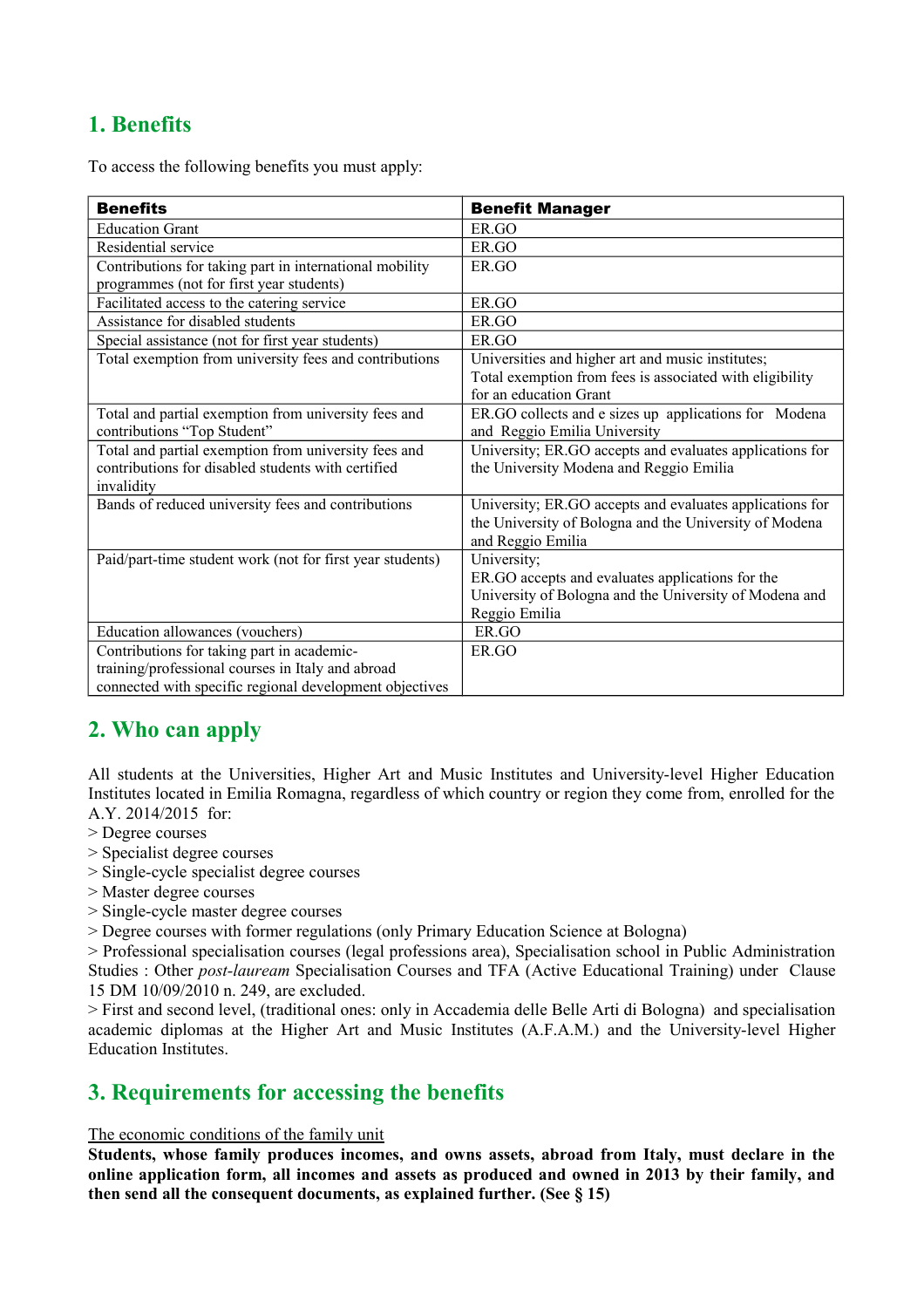| <b>Benefits</b>                                                                                                                          | <b>ISEE Threshold</b> | <b>ISPE Threshold</b> |
|------------------------------------------------------------------------------------------------------------------------------------------|-----------------------|-----------------------|
| <b>Education Grant</b>                                                                                                                   | € 19,152.97           | € 32,320.64           |
| Residential services with<br>facilitated access                                                                                          | € 19,152.97           | € 32,320.64           |
| International mobility grants                                                                                                            | €19,152.97            | € 32,320.64           |
| Special assistance                                                                                                                       | € 19,152.97           | € 32,320.64           |
| Facilitated access to catering<br>services                                                                                               | € 24,126.80           | €40,713.99            |
| Assistance for disabled students<br>(help for the person and<br>contributions)                                                           | € 24,126.80           | €40,713.99            |
| Grants (vouchers) for accessing<br>and attending Masters, higher<br>education courses and<br>specialisation courses abroad               | € 35,000.00           | € 58,000.00           |
| Contributions for taking part in<br>training/professional academic<br>courses connected with specific<br>regional development objectives | € 35,000.00           | € 58,000.00           |
| Fiduciary loans                                                                                                                          | € 37.500,00           | $\epsilon$ 62.000,00  |

To access the ER.GO services, the economic condition should not overtake two indicators (so-called ISEE and ISPE), which must not exceed the following maximum values respectively:

**- Achievement** In the first year, unlike later years, students can access education grants by their economic conditions only. All students, in the first year and later years, must reach a certain level of achievement over the academic year, in order to maintain the education Grant and not to pay back the first instalment received.

**- Enrollment** at the University, at the Higher Art And Music Institutes and the San Pellegrino College for Linguistic Mediators in Misano Adriatico must be done within the deadlines stated in General Rules, Clause 10, to be eligible to benefits.

**- Applications** must be made within the deadlines indicated in the paragraph **When to apply**.

## **4. How to apply**

To apply for benefits there is no need to enrol in advance at the University, at the Higher Art And Music Institutes and the San Pellegrino College for Linguistic Mediators in Misano Adriatico. Students must enrol at the University by the deadlines stated in General Rules, Clause 10, to be eligible to

benefits.

To apply, you must submit original and legalized documentation of your family unit's composition, and about incomes and assets of each of its members of legal age, as established in following rules herein.

As to the achievement requirements, for students enrolling in a subsequent year at the Universities, the university credits obtained according to the University archives will be stated in the application, as recorded within 10/08/2014.

Students will be able to add any more credits obtained within august  $10<sup>th</sup>$  2014, which might have not been recorded yet (*e.g*.ERASMUS exams) by following the directions included in the form.

This information will be sent to the Universities at the same time for the necessary checks.

**The application can only be made online on the website www.er-go.it or at the CAFs (Tax Assistance Centres) recognised by the Authority (see their complete list on the website [www.er-go.it:](http://www.er-go.it/) "elenchi CAF"), who will fill it in and send it to ER.GO.**

**But they are nevertheless compelled to send the documentation about family within the fixed deadline.**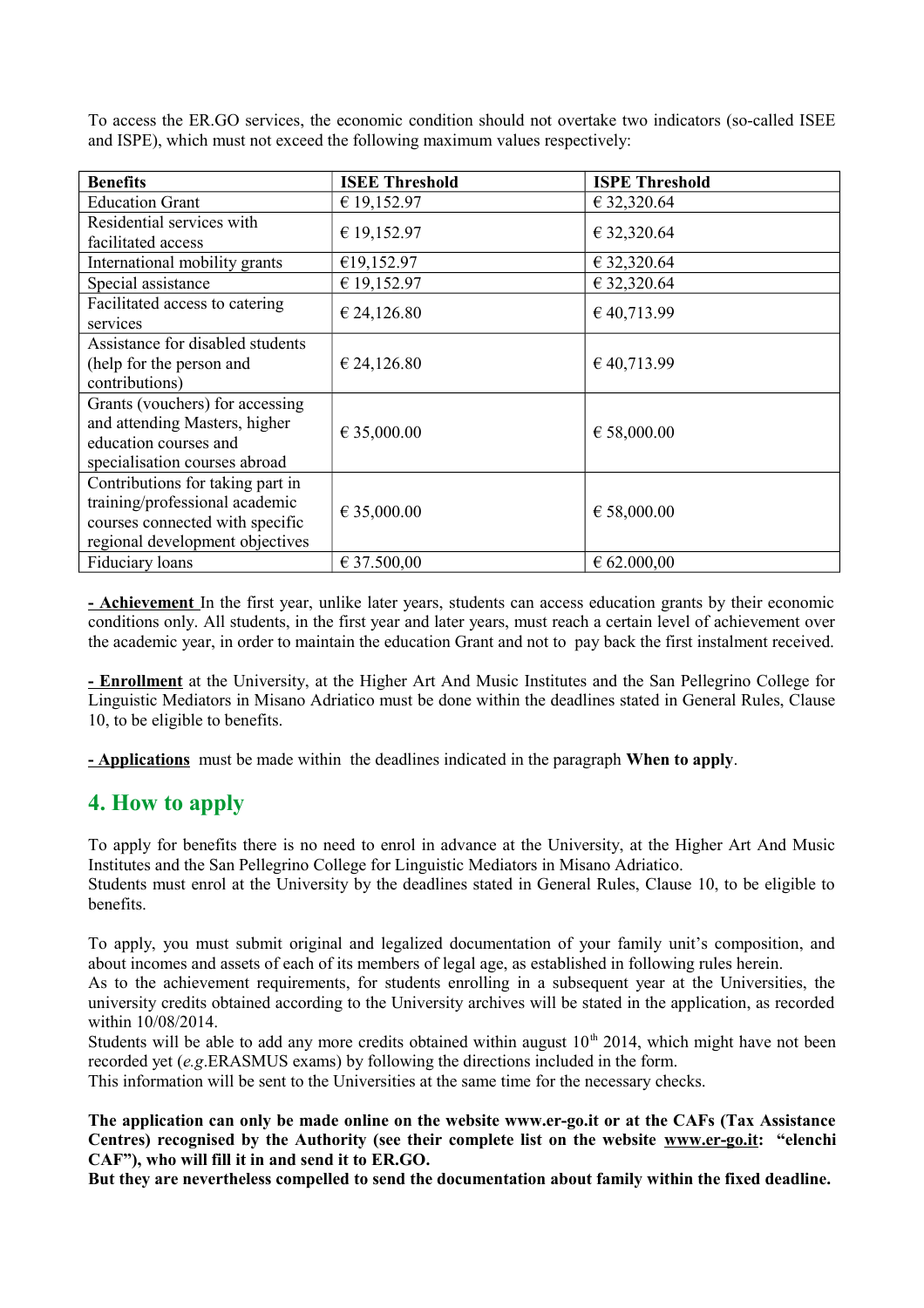Students who do not use the CAFs for their application:

- if they had indicated a PEC (certified electronic mail) address in the online application, they will receive an email from ER.GO containing the confirmed application: in order to complete the application process, it is compulsory to reply to this email using the same PEC address indicated in the online application, within the deadlines set in the following Chapter 5;

- if they did not indicate a PEC (certified electronic mail) address in the online application, they will receive an SMS (OR an e-mail, hadn't they have indicated a mobile number) containing a personal PIN code.

The application will not be considered finalized until the student enters the PIN, in the online application, using the same credentials he/she used for application, within the deadlines set in the following Chapter 5.

The finalized application, containing the PIN code and regularly referenced, will be available and downloadable from DOSSIER STUDENTE directly from the student, and stored in dedicated file ensuring its entirety and security,

These rules are not intended for those who apply by a CAF **recognised by the Authority, which will look after finalizing the application by theirselves.**

Sending correspondence to ER.GO's PEC address  $\frac{info(\partial postacert.er-go.it.}{i}$  is possible from a PEC account only. It is easy to obtain a PEC address. It is a free service that can be activated through a simple request on www.postacertificata.gov.it.

#### **Important recommendations for completing the application:**

a) Do not contact the CAFs during the last few days before the application deadlines, as the high concentration of connections might slow down access to the site;

b) Students enrolled for subsequent years are advised to get hold of their exam certificate, once the summer exam session has finished, before completing the application;

c) For more efficient communication with ER.GO, you:

• must indicate a common email address;

• should better indicate a mobile phone number (this is fundamental to receive the PIN code to finalize the application after the online confirmation; a text message information service is also activated:).

In the form you can also indicate a Certified Electronic Mail (PEC) address. Certified electronic mail messages have the same value as registered post with return receipt.

d) Once the application has been completed you should confirm the data entered. Only then will the application be correctly sent to ER.GO. Upon confirmation, you will receive an email notification of the application being completed and, in case you have applied autonomously (as to say: not by a CAF) you will then be able to finalize by PEC or by PIN, as above indicated.

## **5. When to apply**

**You must scrupulously respect the deadlines shown in the following table, as late applications will not be considered.**

| <b>Benefit</b>                                                                                                                                                           | <b>Compilation of the online</b><br>application | <b>Finalizing by PEC or PIN</b> |
|--------------------------------------------------------------------------------------------------------------------------------------------------------------------------|-------------------------------------------------|---------------------------------|
| <b>Education Grant and fee</b><br>exemption for:<br>- first year students and<br>subsequent years of all courses                                                         | Within 25 September 2014                        | Within 29 September 2014        |
| Facilitated access to the catering<br>service for:<br>- first year students and<br>subsequent years of all courses                                                       | Within 25 September 2014                        | Within 29 September 2014        |
| Tuition fees exempt/reduction TOP<br><b>STUDENT</b> University of Modena<br>and Reggio Emilia - first year<br>students of 3-years-cycle and 5/6-<br>single-cycle Degrees | Within 6 November 2014                          | Within 12 November 2014         |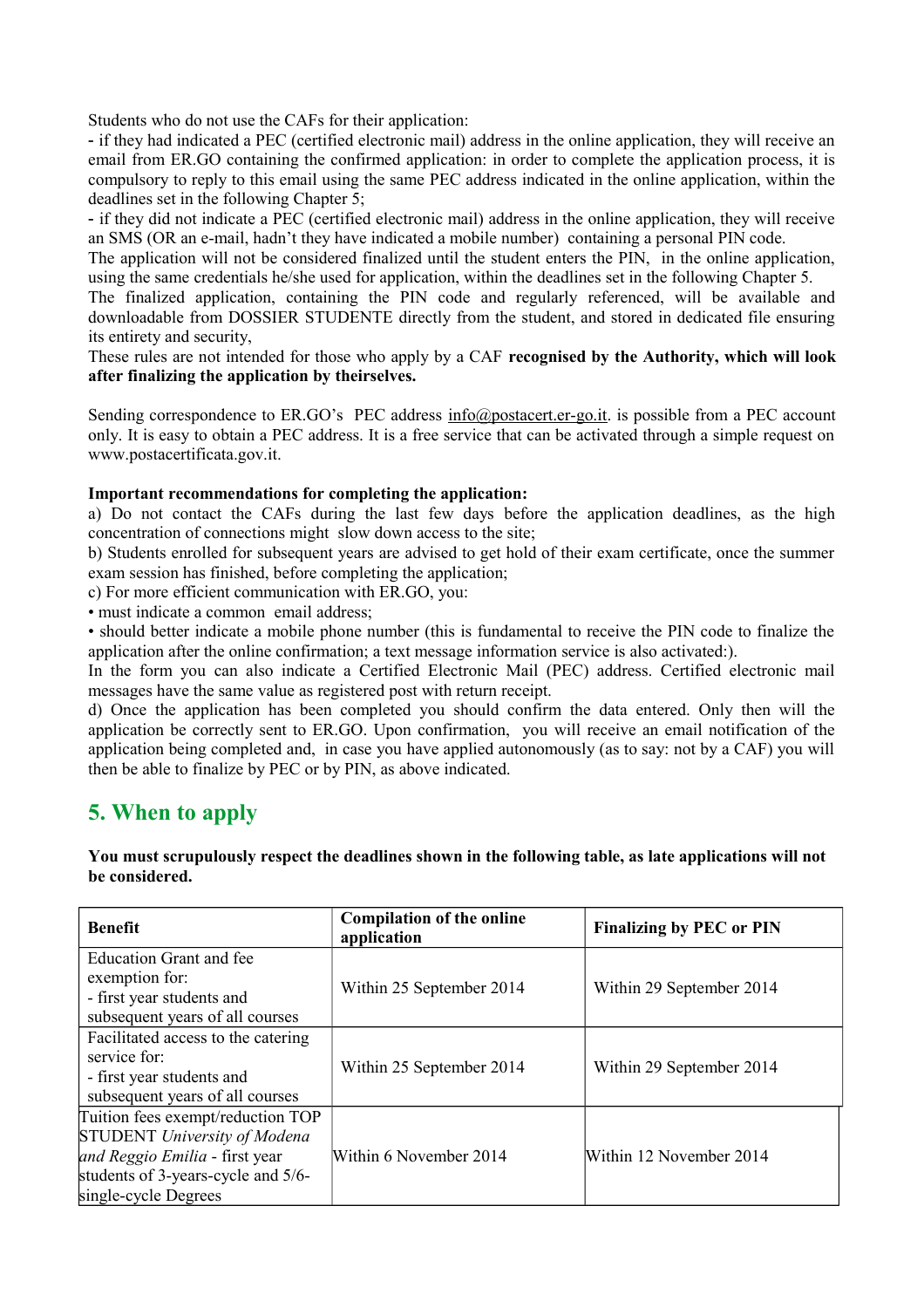| Tuition fees exempt/reduction TOP<br><b>STUDENT</b> University of Modena<br>and Reggio Emilia - first year<br>students of 2-years-cycle master<br>Degrees                                                  | Within 8 January 2015                                                                                                      | Within 13 January 2015                                                                                                     |
|------------------------------------------------------------------------------------------------------------------------------------------------------------------------------------------------------------|----------------------------------------------------------------------------------------------------------------------------|----------------------------------------------------------------------------------------------------------------------------|
| Reduced university fees and<br>contributions                                                                                                                                                               | University of Bologna:<br>Within 25 September 2014<br>University of Modena and Reggio<br>Emilia:<br>within 6 November 2014 | University of Bologna<br>Within 29 September 2014<br>University of Modena and Reggio<br>Emilia:<br>within 12 November 2014 |
| Lodgings (*) for: Students<br>enrolled in subsequent years of all<br>the degree courses - specialist and<br>master first year students -<br>specialisation courses and<br>S.P.I.S.A first and second years | within 7 August 2014                                                                                                       | within 8 August 2014                                                                                                       |
| - Lodgings for first year students<br>of degree courses, and single-<br>cycle master degrees AND FIRST<br>ranking list in Modena                                                                           | Within 26 August 2014                                                                                                      | Within 27 August 2014                                                                                                      |
| Lodgings for first year students of<br>degree courses, and single-cycle<br>master degrees - Second ranking<br>list in Modena                                                                               | Within 25 September 2014                                                                                                   | Within 29 September 2014                                                                                                   |
| Contribution for international<br>mobility                                                                                                                                                                 | Within 25 September 2014                                                                                                   | Within 29 September 2014                                                                                                   |
| Paid part-time student work<br>University of Bologna, and<br>University of Modena and Reggio<br>Emilia                                                                                                     | Within 25 September 2014                                                                                                   | Within 29 September 2014                                                                                                   |
| Fee exemption for disabled<br>students                                                                                                                                                                     | University of Modena and Reggio<br>Emilia:<br>within 6 November 2014                                                       | University of Modena and Reggio<br>Emilia:<br>within 12 November 2014                                                      |
| Tutoring work accompanying<br>disabled students                                                                                                                                                            | University of Modena and Reggio<br>Emilia: Within 25 September<br>2014                                                     | University of Modena and Reggio<br>Emilia: Within 29 September 2014                                                        |
| Availability for voluntary work                                                                                                                                                                            | Within 26 August 2014                                                                                                      | Within 27 August 2014                                                                                                      |
| Personal help service for disabled<br>students                                                                                                                                                             | downloadable online form within<br>26 August 2014                                                                          | within 27 August 2014, Signed<br>printout                                                                                  |
| Self-certification of address<br>Contract relative to self-certified                                                                                                                                       | Within 20 October 2014- $(**)$                                                                                             | Not necessary                                                                                                              |
| address                                                                                                                                                                                                    |                                                                                                                            | Within 26 January 2015                                                                                                     |
| Special contributions                                                                                                                                                                                      | Downloadable on-line form                                                                                                  | From 10 November 2014 to 29<br>May 2015,                                                                                   |
| Contributions for disabled<br>students                                                                                                                                                                     | Downloadable on-line form                                                                                                  | From 7 January 2015 to 11<br>February 2015                                                                                 |
| Education allowances (vouchers)                                                                                                                                                                            | downloadable on-line form                                                                                                  | From 12 September to 3 December<br>2014.<br>In the event of a renewal of the<br>Announcement, within 30 April<br>2015      |
| Contributions for taking part in                                                                                                                                                                           | Downloadable on-line form                                                                                                  | From 12 September to 3 December<br>2014;                                                                                   |
| academic-training/professional<br>courses in Italy and abroad                                                                                                                                              |                                                                                                                            | In the event of a renewal of the                                                                                           |
| connected with specific regional                                                                                                                                                                           |                                                                                                                            | Announcement, within 30 April                                                                                              |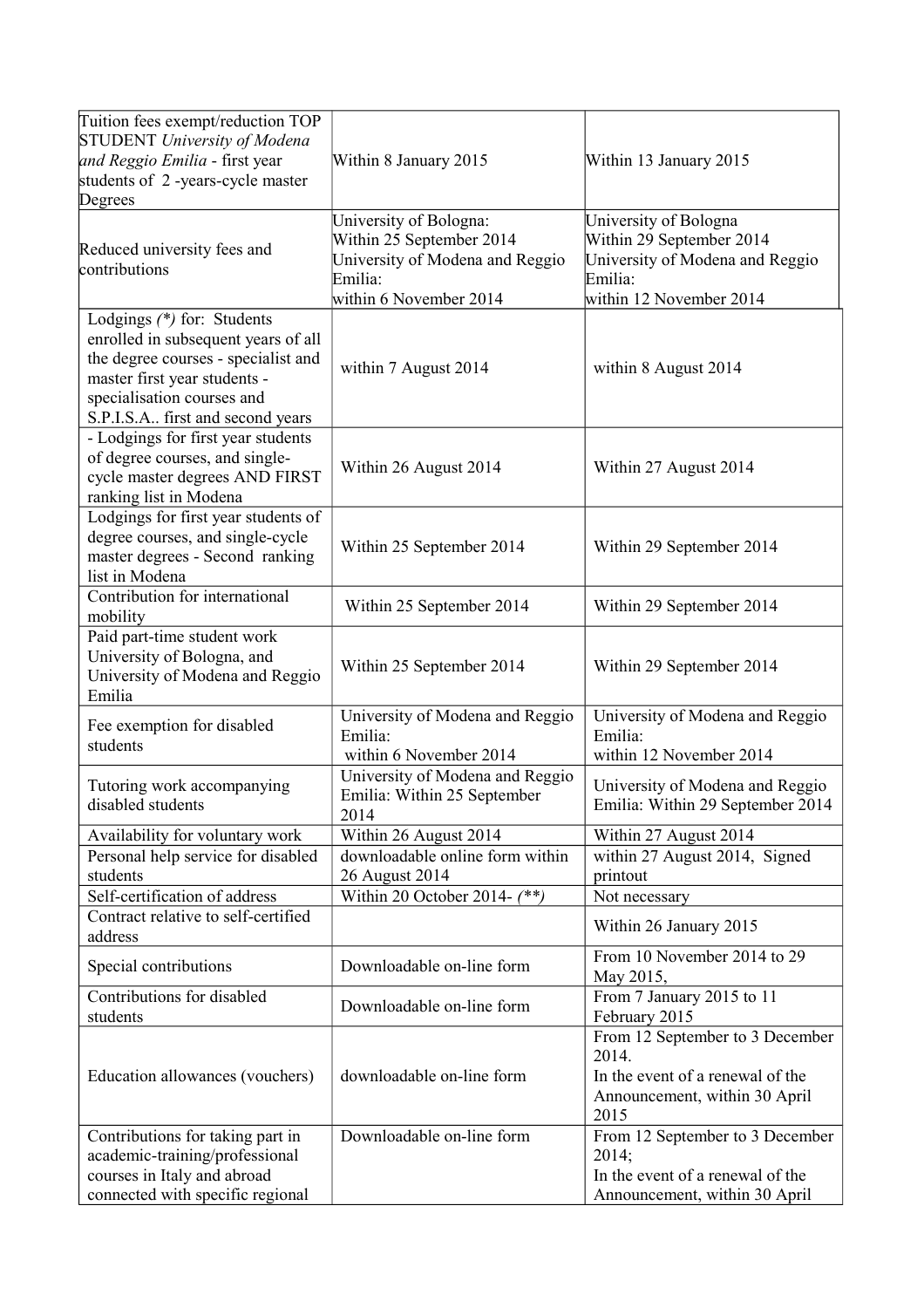| development objectives |                           | 2015                                                                                                                                                                                                          |
|------------------------|---------------------------|---------------------------------------------------------------------------------------------------------------------------------------------------------------------------------------------------------------|
| <b>Fiduciary Loans</b> | Downloadable on-line form | Within 22 September 2014<br>In the event of a renewal of the<br>Announcement, (n° of eligibilities<br>minus to available loans) within 9<br>December 2014:<br>In the event of further renewal 9<br>march 2015 |

*(\*)* Even if applied as "special assistance"

*(\*\*)* For students eligible in Lodging Ranking lists but not assignee within 15 Oct 2014, this stars from 16 October to 30 October 2014

# **6. Ranking Lists**

All the ranking lists are published on the website [www.er-go.it](http://www.er-go.it/).

| <b>Service</b>                                                                                                                                                                                                                  | <b>Temporary ranking lists</b>                                                                                                      | Pre-definitive ranking lists                                                                                                                                            |
|---------------------------------------------------------------------------------------------------------------------------------------------------------------------------------------------------------------------------------|-------------------------------------------------------------------------------------------------------------------------------------|-------------------------------------------------------------------------------------------------------------------------------------------------------------------------|
| Lodgings:<br>- Students enrolled in subsequent<br>years of all the degree courses<br>- first year students specialist and<br>master first year students -<br>-first and second year<br>specialisation courses and<br>S.P.I.S.A. | 26 August 2014                                                                                                                      | 9 September 2014                                                                                                                                                        |
| - Lodgings:<br>first year students of degree<br>courses, and single-cycle master<br>degrees AND FIRST ranking list<br>in Modena: ((applications from<br>15/07/2014 al 26/08/2014)                                               | 2 September 2014                                                                                                                    | 16 September 2014                                                                                                                                                       |
| Lodgings:<br>- first year students of degree<br>courses, and single-cycle master<br>degrees ONLY SECOND ranking<br>list in Modena: (applications from<br>27/08/2014 al 25/09/2014)                                              | 30 September 2014                                                                                                                   | 9 October 2014                                                                                                                                                          |
| <b>Education</b> grants                                                                                                                                                                                                         | 30 October 2014                                                                                                                     | 11 December 2014                                                                                                                                                        |
| Bands of reduced university fees<br>and contributions                                                                                                                                                                           | University of Bologna: see<br>ER.GO Announcement for<br>Bologna site<br>University of Modena and Reggio<br>Emilia: 27 November 2014 | University of Bologna: see ER.GO<br>Announcement for Bologna site;<br>University of Modena and Reggio<br>Emilia: 15 January 2015<br>(definitive lists for this benefit) |
| Tuition fees exempt/reduction<br>TOP STUDENT University of<br>Modena and Reggio Emilia:                                                                                                                                         | 15 January 2015                                                                                                                     | 12 February 2015                                                                                                                                                        |

Such dates dates may vary depending on the number of applications received. For other benefits see the specific paragraphs and respective announcements.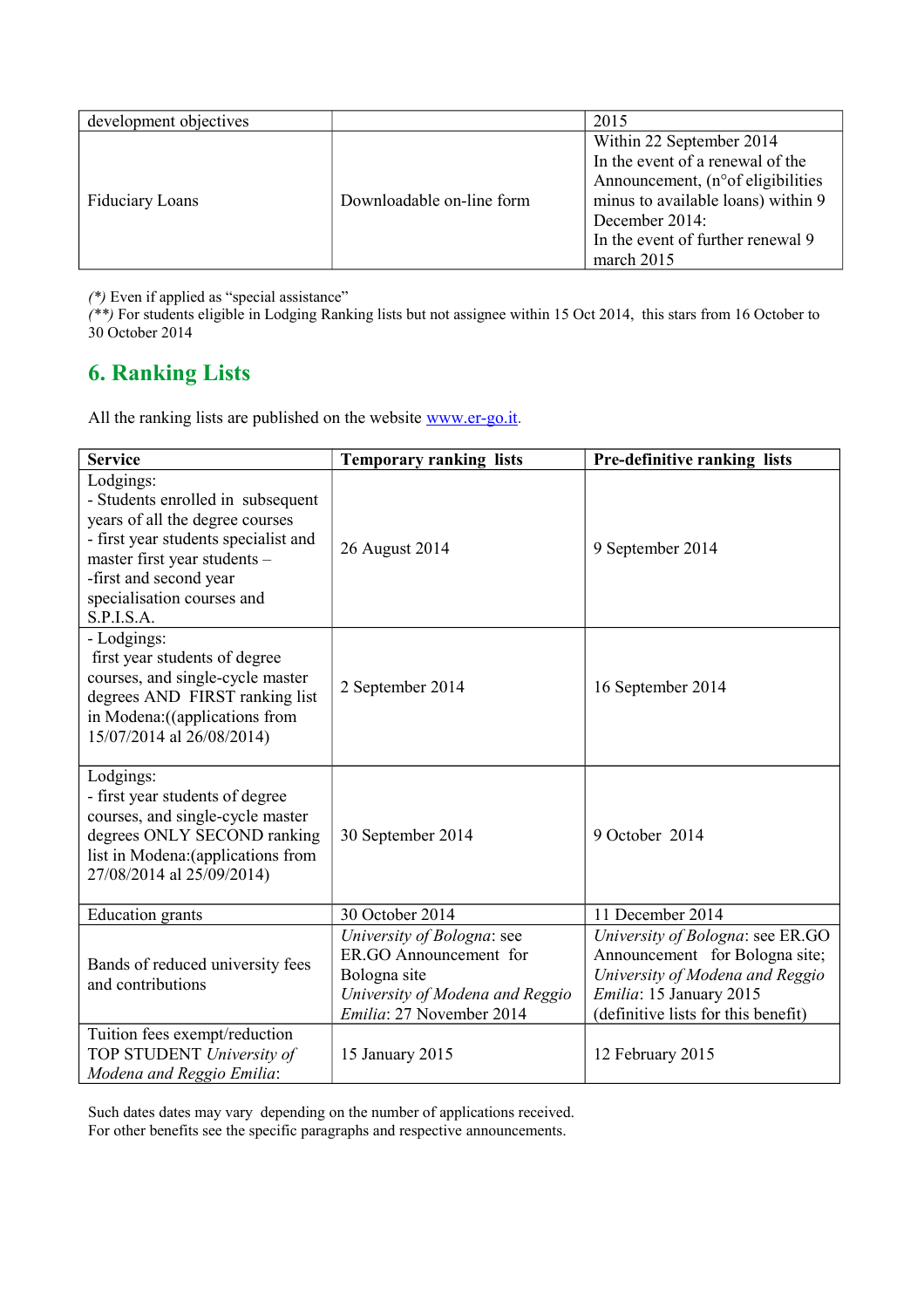# **7. Education grants**

The minimum number of education grants that ER.GO undertakes to pay for the A.Y. 2014/2015 is 7,995. The amount of the education Grant goes from a maximum of **€ 5,192.56** to a minimum of **€ 1,342.53** and varies according to the economic conditions of the family unit and the place where the student is resident. Students can apply for a part of the education Grant be converted into credit for the catering service. In this case ER.GO will add a 50% extra amount.

Therefore, the education Grant is split into four different amounts which can be converted into the catering service, corresponding to four different ER.GO contributions:

| <b>Grant amount converted into</b><br>catering service | <b>ER.GO</b> contribution | Total amount of prepaid credit<br>for the catering service |
|--------------------------------------------------------|---------------------------|------------------------------------------------------------|
| $\epsilon$ 200                                         | $\epsilon$ 100            | $\epsilon$ 300                                             |
| €400                                                   | $\epsilon$ 200            | $\epsilon$ 600                                             |
| $\epsilon$ 500                                         | €250                      | € 750                                                      |
| $\epsilon$ 600                                         | € 300                     | $\epsilon$ 900                                             |

The value of the education Grant is defined on the basis of the ISEE value and whether the student is a resident distant from the university ("fuori sede"), near university ("in sede") or a commuter, ("pendolare"), as follows:

| <b>ISEE</b> value intervals            | <b>Students Resident distant</b><br>from the University | <b>Commuters</b> | <b>Students Resident near</b><br>the University |
|----------------------------------------|---------------------------------------------------------|------------------|-------------------------------------------------|
| Up to $\in$ 12.713,21                  | € 5.192,56                                              | € 2.983,88       | € 2.195,11                                      |
| From $\in$ 12.713,22 to<br>€ 15.386,29 | € 3.882,83                                              | € 2.360,89       | € 1.768,83                                      |
| From $\in$ 15.386,30 to<br>€ 19.152,97 | € 2.751,88                                              | € 1.736,93       | € 1.342,53                                      |

. The Grant for the students enrolled in the "further semester" beyond the Course time span is the 50% of above amounts.

The education Grant will be paid in two instalments: the first instalment by 31/12/2014 to students who will result, by 17/11/2014 as already regularly enrolled at the University for the A.Y. 2014 /2015.

The second instalment is paid after achieving the credits indicated in tables 1 (for first year students) and 4 (for students enrolled to subsequent years) of the Announcement.

ER.GO checks the achievement directly from the University database.

## **8. Education Grant for students resident distant from the University enrolled at Modena**

Recipients of the rules herein are the students resident distant from the University (as to say: not residents in "Comuni" as in Tab. 6 and 7 annexed to the Announcement), enrolled at Modena, eligible in ranking lists for Grants and Lodgins, belonging to these categories

- a) already assignees of a lodging Er-go in a.y. 2013/2014
- b) enrolled from a.y. 2014/2015 in a 3-years-cycle Degree or a single-cycle master degree
- c) enrolled to a subsequent year and applying an Ergo lodging

Students as above points a) and b) are automatically considered as applying for a lodging if applying for a Grant, and viceversa.

The amount of the Grant is composed by an amount in money and an amount representing the value of the lodging and catering, and is established as in the following chart, according to the economic condition of student's family (virtual ISEE):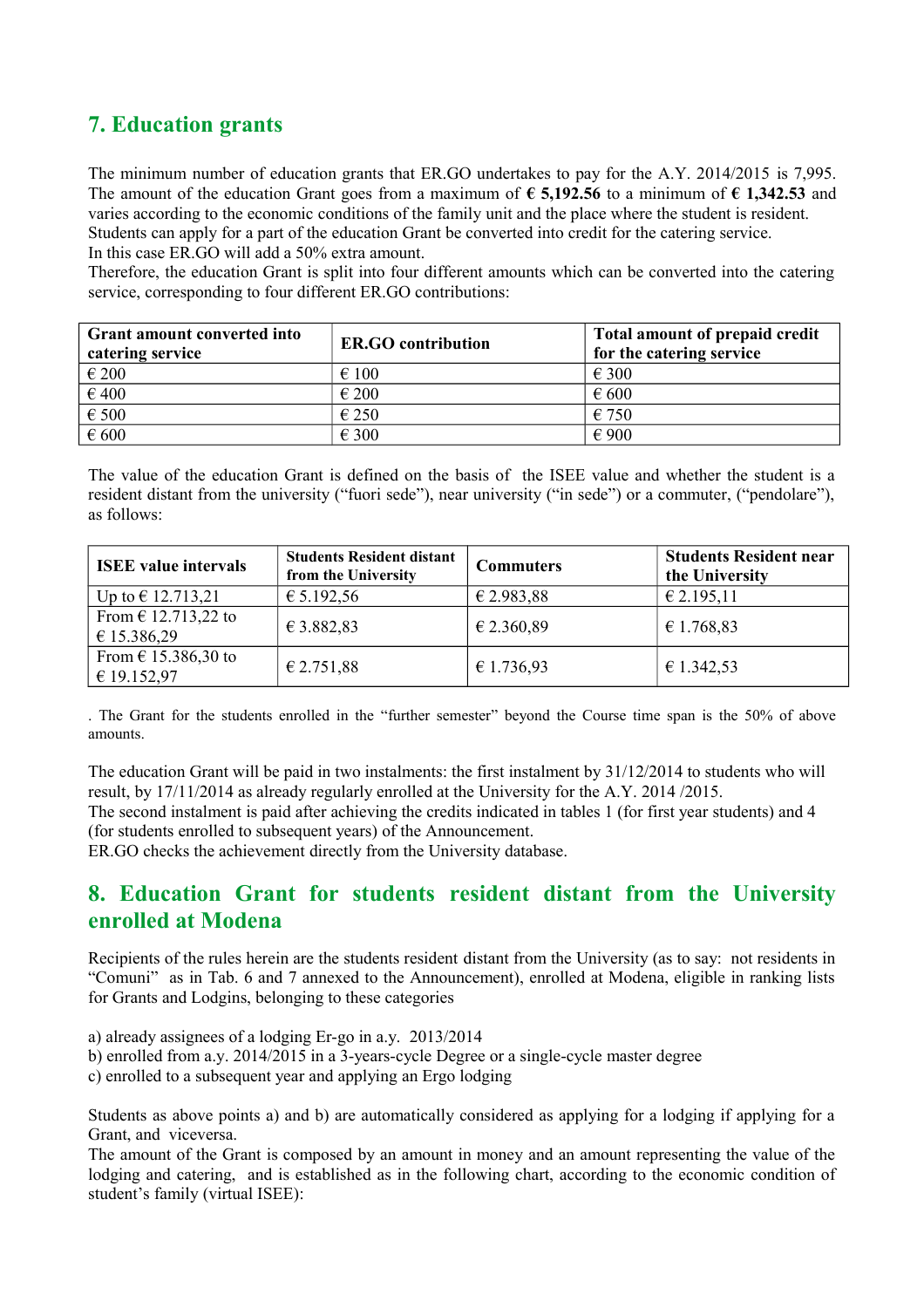| Virtual ISEE ranges                     | Amount of the grant for students enrolled within the normal span of their course                                    |
|-----------------------------------------|---------------------------------------------------------------------------------------------------------------------|
| Up to $\in$ 12.713,21                   | $\in$ 2.192,56 in money + $\in$ 2.400,00 value of free lodging + $\in$ 600 for catering                             |
|                                         | Total value: $\epsilon$ 5.192,56                                                                                    |
|                                         | From $\in$ 12.713,22 to $ \in$ 1.768,83 in money + $\in$ 2.400,00 value of free lodging + $\in$ 480 for catering    |
| € 15.386,29                             | Total value of: $\epsilon$ 4.648,83                                                                                 |
| da $\in$ 15.386,30 a $\in$<br>19.152,97 | $\in$ 1.342,53 in money + € 2.400,00 value of free lodging + € 360 for catering<br>Total value: $\epsilon$ 4.102,53 |

**ALERT:** Grant amounts for students enrolled in "further semester" are indicated in the Announcement for Education Grants, Modena and Reggio Emilia, Clause 1.

Grant amounts for students resident distant from the University (as to say: not residents in "Comuni" as in Tab. 6 and 7 annexed to the Announcement), enrolled at Modena, not applying for a lodge in a.y. 2014/2015, are stated in Clauses 2, 5, 6 of the Announcement for Education Grants, Modena and Reggio Emilia.

For students as above points a) and b) and c):

The money share for students recipient of a Grant shall not overtake the amount as in previous chart, even in the event of their renouncement of lodging and/or catering, or in the event of revoking the lodging because of breach of General Rules for University Residence.

In the lack of supply of the money grant, because lack of funds, students keep the right to the free services, as in the previous chart, and according to their economic range.

Only in case of unavailability of lodging in Er-go Residences the amount of the Grant is defined as in Clauses 2, 5, 6 of the Announcement for Education Grants, Modena and Reggio Emilia.

**Free lodging service consists in being assigned a bedplace for 11 months, (included Christmas holidays, if applied for, and included subsized fee for summer, if applied for)** in one of ER.GO Residences in the city of Modena; it is established as representing a value of €. 2.400,00 for regularly enrolled student.

To settle in the lodging, eligible students, should they be newcomers or not, will not required to pay any amount as "pre-confirmation": they will follow directions as in Clause 12 of the Announcement for Lodgings.

Lodgings will be initially assigned in the new Residence "Campus" (which is the same which will be stay open during the closing time of the other ones) and, in the only case of depletion of available bedplaces, preferences stated in the application form will be taken into account.

**Free catering consists in the possibility of having a certain number of free meals, up to the value as indicated in the above Chart.** (€ 600, € 480 and € 360 according to own's virtual ISEE range); eligible students will be given meal vouchers.

In the event of renouncement of lodgings after the publishing of provisional ranking lists, the amount of catering will be curtailed of 50%.

In the event of revoking of the Grant, the prepaid catering service will be revoked as well, as in Announcement For Catering, Clause 5.

#### **ALERT:**

Students enrolling for the first time in the first year of 3-years-cycle Degress and single-cycle Master Degree, coming from outside the European Union, applying for free lodging linked to the Grant, from 15/07/2014 al 26/08/2014 (FIRST Ranking list) shall submit the documentation as required for students coming from outside the European Union in original and legalized within the final deadline of 09/09/2014;

Those applying from 27/08/2014 as long as al 25/09/2014 (SECOND Ranking list) shall submit the documentation as required for students coming from outside the European Union in original and legalized within the final deadline 29/09/2014.

Application for Lodging will be *ex-officio* considered as for Education Grant as well, and vice-versa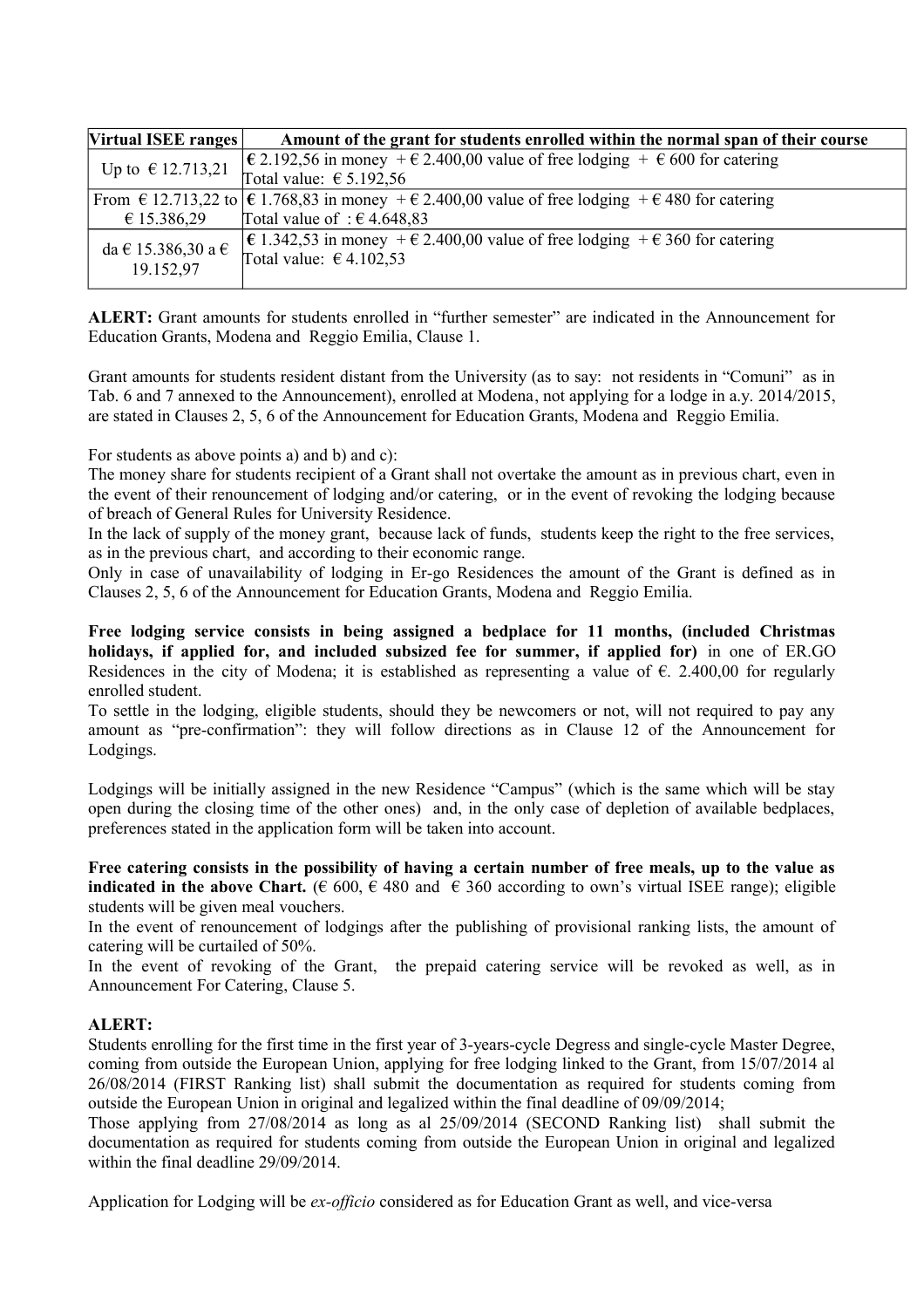# **9. Conditions of students resident Distant from the University, Commuters, and resident Near the University**

#### *Students Resident Distant from the University*

The following students can get education Grant for "**Students Resident Distant from the University"**:

- Those who live at a distance from the location of the course attended such as it takes more than ninety minutes on public transport (in a municipality not included in either Table 6 or Table 7 of the application Announcement) and who meet one of the following conditions:

1) They have been assigned a place in ER.GO lodgings for at least 10 months, within the period from 1 October 2014 to 30 September 2015;

2) They pay for lodgings in the university site attended, (or nearby, provided it is within the municipalities included in Table 6), using public residential facilities or lodgings owned by private parties or authorities, for at least 10 months within the period from 1 October 2014 to 30 September 2015.

Students who intend get the benefits for "Students Resident Distant from the University" must:

**- fill in the online form "self-certification of address" during the period from 9 September to 20 October 2014; (it is not necessary to send the printout of this form;)** 

**Those who will already have the documentation of this paid or free accomodation, as under the Announcement, Cl. 5.12, (Cl. 6.12 in Modena and Reggio Emilia Announcement) may attach a scan of this documentation to the online self-certification-of-address Form.**

**- Those who will not have this documentation within the deadline, will have to send the documentation - Related to the address indicated in the "self-certification" to ER.GO by 26 January 2015.**

#### *Commuters*

The following students can get the education Grant for **"Commuters"**:

- Those who live at a distance from the location of the course attended, such as it takes between 45 and 90 minutes on public transport (in a municipality included in Table 7 of the application Announcement) *or*

- Those who, though resident in a location considered to be "distant from the university", live in a free accommodation in the university site attended, (or nearby, provided it is within the municipalities included in Table 6 of the application Announcement), for at least 10 months of the academic year (from 1 October 2014 to 30 September 2015).

#### **The procedures and deadlines for sending the self-certification-of-address and relative documentation indicated for "Students Resident Distant from the University" must be respected in this latter case also.**

#### *Students Resident near the University*

The following students can get the education Grant for "**Students Resident near the University"**:

Those who live at a distance from the location of the course attended such as it takes up to 45 minutes on public transport or who have accommodation in the site of the course attended or nearby, for less than 10 months.

Students who live in the municipalities indicated in Table 6 of the application Announcement are considered as "Resident near the University".

#### **Self-certification of address**

Students wishing the education Grant for "Students Resident Distant from the University" or "Commuters" must fill in the self-certification-of-address online on the website www.er-go.it **from 9 September 2014 to 20 October 2014**.

The self-certification-of-address temporarily replaces the documentation relatet to paid or free accommodation, which must be sent, exclusively by registered post with return receipt (date of stamp) to:

- for the Bologna and Romagna sites, Via Schiavonia  $3/a - 40121$  Bologna

- for the Ferrara site, c/o Residenza Santa Lucia, Via Ariosto 35 44121 Ferrara
- for the Modena and Reggio Emilia site, Via Vignolese 671/1 41125 Modena
- for the Parma site, Vicolo Grossardi 4 43125 Parma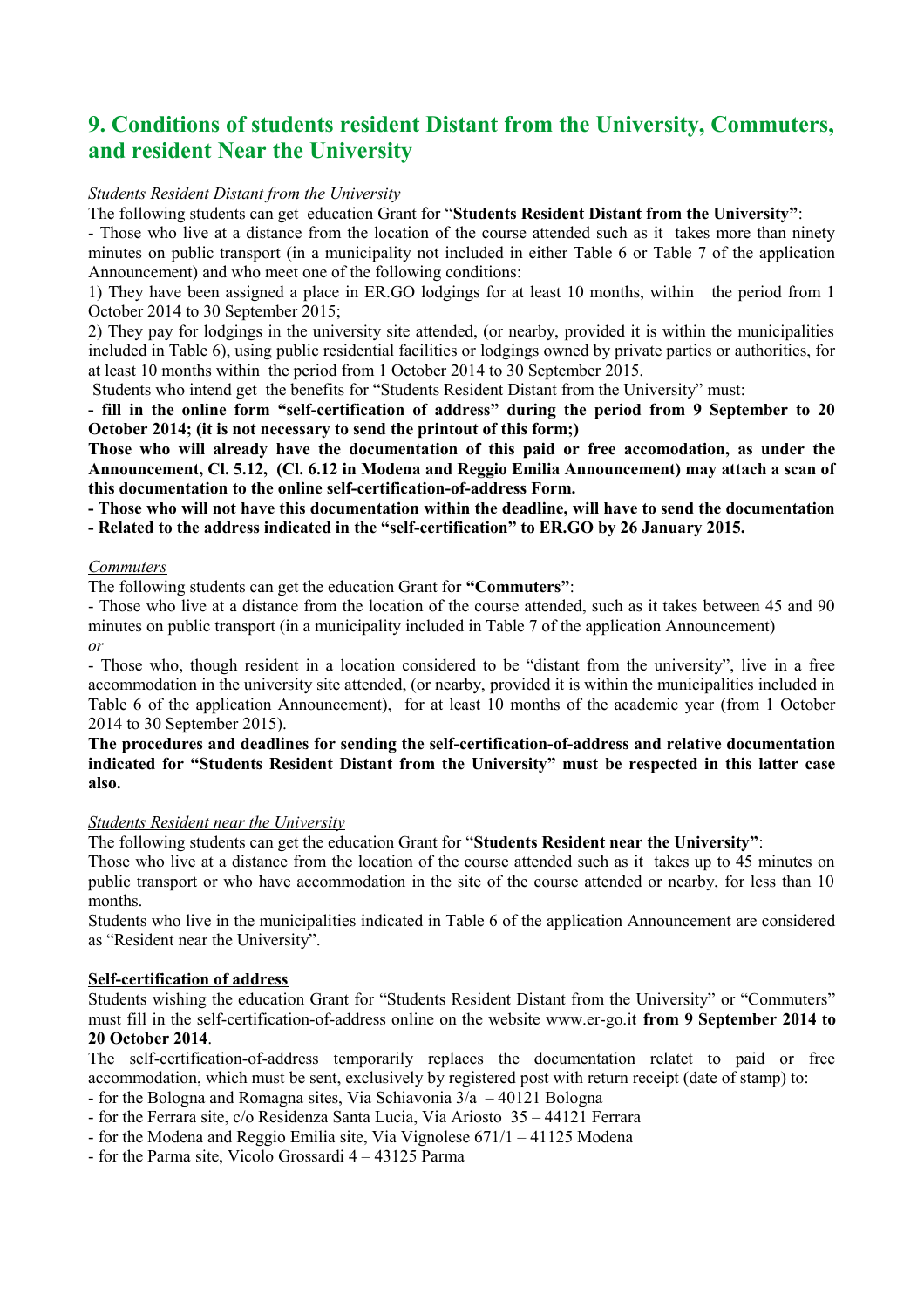or by Certified Electronic Mail (PEC) to the address  $\frac{info(\partial) postacent(er-go.it}$ , or by "DOSSIER STUDENTE" **within 26 January 2015**.

Students who have attached their complete documentation to the online self-certification-of-address within **20 October 2014** are not required to send it by post again.

#### **Accommodation address documentation**

#### PAID ACCOMODATION:

1) If the student is the holder of a rental agreement, he/she must provide a copy of the agreement;

2) If the student lives in a place where he/she is not the holder of a rental agreement, he/she must provide, besides a copy of the agreement, a registered "*subentro"* (takeover) or "cessione "transfer" or "subaffitto " (sublet).

The agreement must be officially registered, hence it is also necessary to attach the receipt of payment of the registration tax for the academic year 2014/2015 in progress (form F23 or Form F24 ELIDE) or documentation to prove that the agreement has been registered (flat rate tax option).

If the agreement sent within **26 January 2015** expires after that date without covering the 10-month period, the student must provide the renewal documentation or a new registered agreement.

3) In order to confirm payment of the registration tax for the year in progress, students enrolled to an year subsequent to the first, who confirm the address documented in the previous academic year, may simply send Form F23 or documentation proving the registration of the agreement (flat rate tax option), or of its renewal;

For agreements including "silent renewal" at the moment of the first expiring the student is required to send the document proving the renewal, Form F23 or Form F24 ELIDE or Form RLI (ex Form 69 and SIRIA) showing the renewal, or print of the online query to "Agenzia delle Entrate" reporting the lettering: "contratto oggetto di proroga".

#### FREE ACCOMODATION

1) If the student is allowed to live free of charges in a flat by the person who owns the property, a registered gratuitous commodatum agreement must be provided,

2) If the student is allowed to live free of charges by person who is named on a rental agreement, a copy of the rental agreement, the receipt of the registration tax payment for the academic year in progress (Form F23) or documentation proving the agreement has been registered and a written declaration of the owner must be provided, with a blueprint of an identification document of the latter, certifying that the student is staying there during the A.Y. 2014/2015, specifying the start and end date of his/her stay.

**In full respect of laws and rules in force, Er-go reserves its rights to accept other certified documentation.**

**For any doubts or queries, please see the application Announcement or call the Call Center or "Scrivici". Also, you will find herein annexed a "Glossary" of technical terminology about Rent agreements.**

## **10. Economic requirements**

The economic condition of the student is assessed considering the composition of the family unit, and the incomes and assets owned by the family. This assessment is normally calculated based on the student's family of origin.

#### **Independent student**

The independent student condition, because of which we take into account the economic condition of their new family unit, and not their native family, is defined in relation to:

a) Official residence outside the family home for at least two years before application, in a dwelling not belonging to member of native family;

b) Income of at least  $\epsilon$  7.077,15 per year from employed work or similar, declared by the student in his/her tax return for at least two years.

Students who are living apart from their family of origin, but do not have the requirements indicated above, are not considered independent and must fill in the application form entering the economic data of both their family unit and their native family.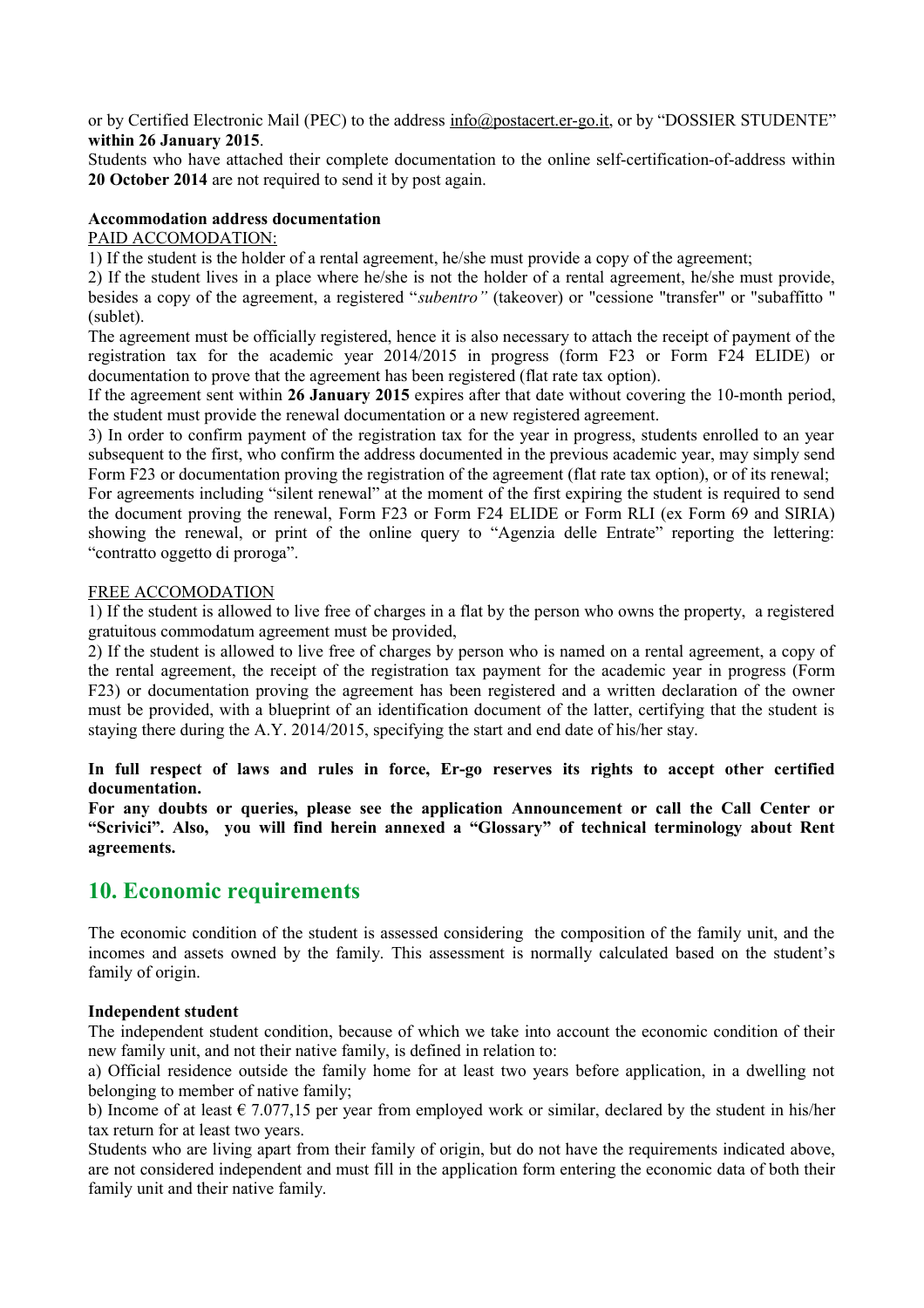For the purpose of calculating the student's condition as Students Resident Near the University, Resident Distant from the University or Commuters, reference must be made to the official residence of the family unit whose incomes and assets are taken into account.

## **11. Achievement requirements**

The achievement requirements are evaluated on the basis of the very first year of enrollment at the University.

#### **First year students:**

> have access to the education Grant, and obtain the first instalment on the basis of their incomes and asset conditions only and

> must fulfil specific and distinct achievement requirements in order to maintain the allocation of the education Grant, to obtain the second instalment and/or not to have to pay back the first instalment.

First year students without the relevant (4<sup>th</sup> column) requirements **on 30/11/2015** forfeit their right to total exemption from tuition fees.

The credits obtained must not be less than:

| Type of course                                               | Access requirement to<br>receive 1st Grant<br>instalment | Requirement at 10/08/2015<br>for confirmation of Grant<br>allocation and to receive<br>the 2nd instalment of the<br>Grant | Requirement at 30/11/2015<br>for avoiding to pay back<br>the 1st instalment of the<br>Grant |
|--------------------------------------------------------------|----------------------------------------------------------|---------------------------------------------------------------------------------------------------------------------------|---------------------------------------------------------------------------------------------|
| Three-year degree<br>courses, single-cycle<br>master degrees | Economic condition                                       | 25 credits with the<br>possibility to use up to 5<br>bonus credits                                                        | 20 credits<br>no bonus allowed                                                              |
| Master degree                                                | Economic condition                                       | 30 credits with the<br>possibility to use the<br>bonus not used before                                                    | 20 credits<br>no bonus allowed                                                              |

**Students enrolled for subsequent years** must obtain distinct achievement requirements in order to:

> Access to the education Grant and obtain its first instalment,

> confirm the allocation of the education Grant and obtain the second instalment.

If the education Grant is not confirmed, it is cancelled and the first instalment received in money and services must be paid back.

Students enrolled in subsequent years, who don't achieve the relevant requirements **within 10/08/2015** maintain, nevertheless, their right to 2014/2015 tuition fees total exemption.

The credits obtained must not be less than:

#### **For three-year degrees**

| Year of course                                 | Access requirement on 10/08/2014<br>to receive 1st instalment | Requirement on 10/08/2015 for<br>confirmation of Grant allocation<br>and to receive its 2nd instalment |
|------------------------------------------------|---------------------------------------------------------------|--------------------------------------------------------------------------------------------------------|
| Second (first enrolment in A.Y.)<br>2013/2014) | 25 credits (5 bonuses available)                              | 80 credits                                                                                             |
| Third (first enrolment A.Y)                    | 80 credits (12 bonuses if not used                            | 135 credits (15 bonuses if not                                                                         |
| 2012/2013)                                     | yet)                                                          | used yet)                                                                                              |
| Extra semester (first enrolment                | 135 credits (15 bonuses if not                                | Not required                                                                                           |
| A.Y 2011/2012)                                 | used yet)                                                     |                                                                                                        |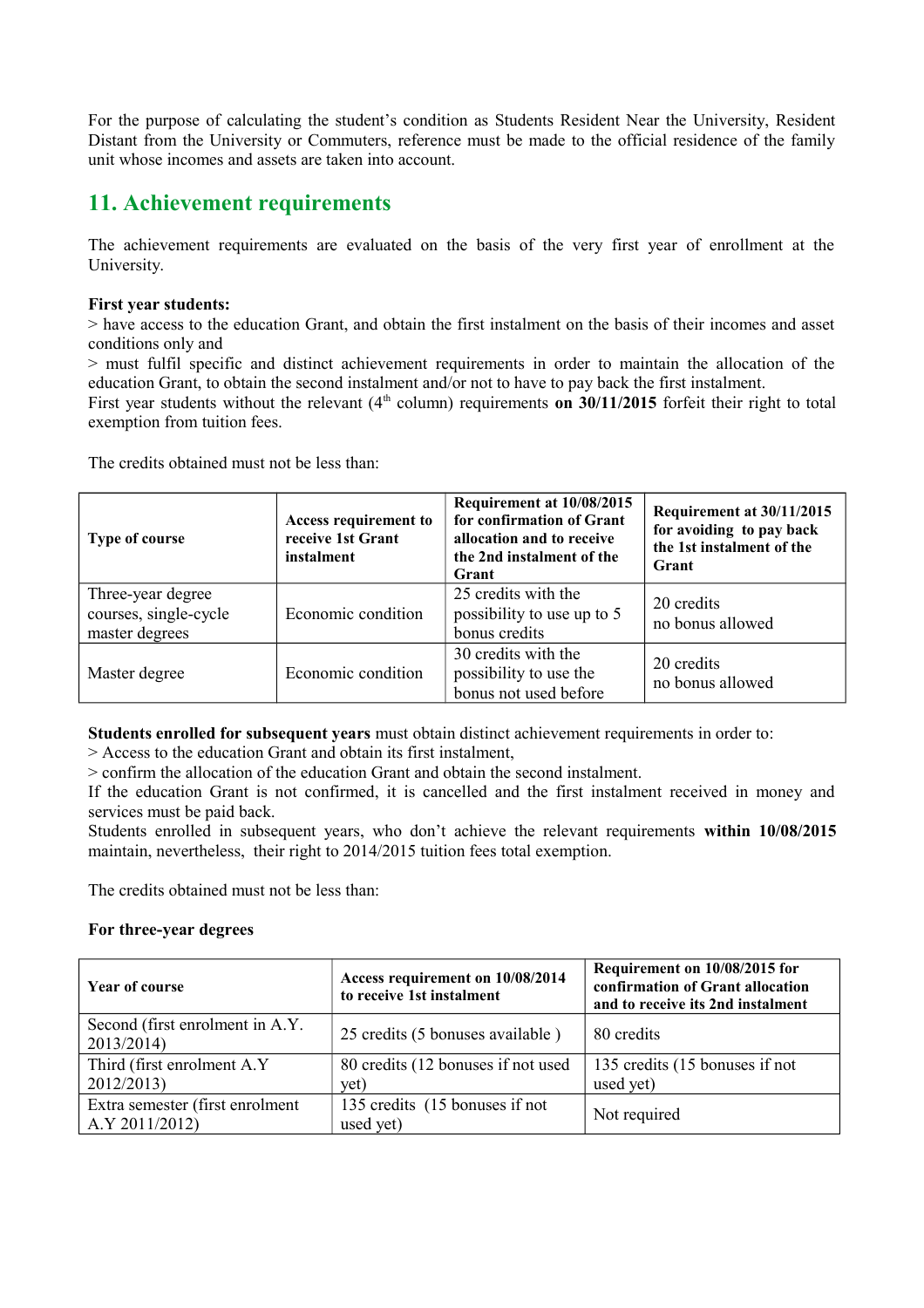#### **For single-cycle specialist degrees, single-cycle master degrees and for Primary Education Science at Modena and Reggio Emilia: \***

*\*Bonuses as above table, no increase after the 3rd year*

| <b>Year of course</b>                                             | Access requirement on 10/08/2014<br>to receive 1st instalment | Requirement on 10/08/2015 for<br>confirmation of allocation and to<br>receive its 2nd instalment |
|-------------------------------------------------------------------|---------------------------------------------------------------|--------------------------------------------------------------------------------------------------|
| Second (first enrollment A.Y.)<br>2013/2014)                      | 25 credits                                                    | 80 credits                                                                                       |
| Third (first enrollment A.Y.)<br>2012/2013)                       | 80 credits                                                    | 135 credits                                                                                      |
| Fourth (first enrollment A.Y.)<br>2011/2012)                      | 135 credits                                                   | 190 credits                                                                                      |
| Fifth (first enrollment A.Y.)<br>2010/2011                        | 190 credits                                                   | 245 credits                                                                                      |
| Extra semester (first enrollment)<br>A.Y. 2009/2010               | 245 credits                                                   | Not required                                                                                     |
| Sixth (Medicine only) (first)<br>enrollment A.Y. 2009/2010)       | 245 credits                                                   | 300 credits                                                                                      |
| Extra semester for Medicine (first)<br>enrollment A.Y. 2008/2009) | 300 credits                                                   | Not required                                                                                     |

#### **Primary Education Science at Bologna \*\***

| Year of course                                                                   | Number of exams on 10/08/2014 to<br>receive the 1st instalment | Number of exams as at 10/08/2015<br>for confirmation of Grant<br>allocation and to receive its 2nd<br>instalment |
|----------------------------------------------------------------------------------|----------------------------------------------------------------|------------------------------------------------------------------------------------------------------------------|
| For 1st year beyond normal<br>course schedule (first enrolment<br>A.Y. 2010/2011 | $15*$                                                          | $20*$                                                                                                            |

*\*\* Bonus cannot be used*

#### **For specialist degrees and master degrees \*\*\***

*\*\*\* (15 bonuses if not used yet)*

| Year of course                                     | Access requirement on 10/08/2014<br>to receive 1st instalment | Requirement on 10/08/2015 for<br>confirmation of Grant allocation<br>and to receive 2nd instalment |
|----------------------------------------------------|---------------------------------------------------------------|----------------------------------------------------------------------------------------------------|
| Second year (first enrolment A.Y.<br>2013/2014     | 30 credits                                                    | 80 credits                                                                                         |
| Extra semester (first enrolment)<br>A.Y. 20122013) | 80 credits                                                    | Not required                                                                                       |

Students enrolled to courses at Higher Art and Music Institutes and University-level Higher Education Institutes must see the specific tables dedicated to them in the application Announcement.

See the application Announcement also for the achievement requirements evaluation criteria for the different courses.

#### **BONUS**

The bonus is a plafond of extra credits that can be used to reach the minimum achievement level required for access to the benefits of the year on which the student is going to enrol. It must be applied for in the application form.

It can also be used to confirm the education Grant of the year which the student is enrolled in.

If the bonus is not used, it increases as follows:

- At the end of the first year: 5 credits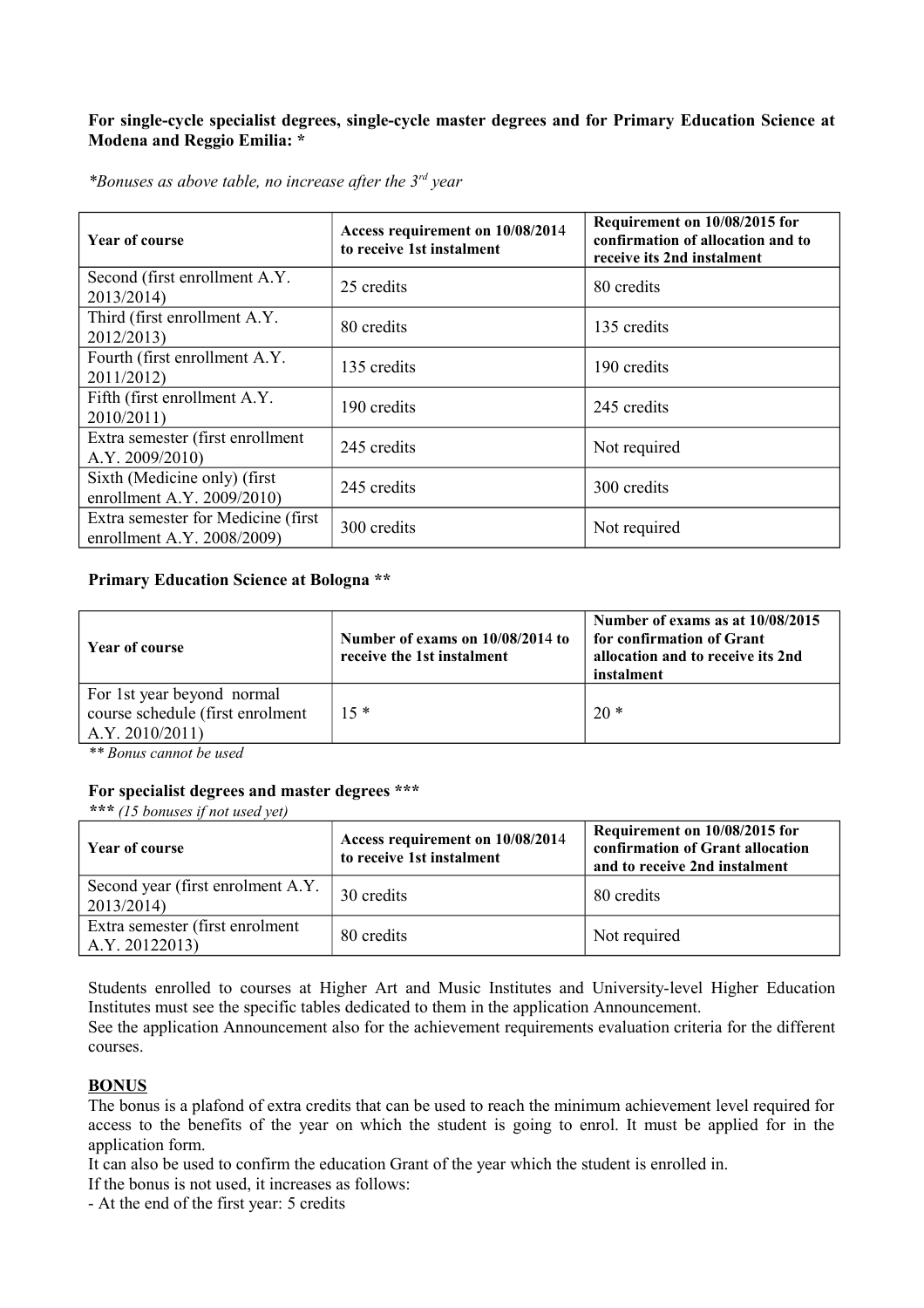- At the end of the second year: 12 credits

- At the end of the third year: 15 credits

If the bonus is used, it is not possible to increase it further and over subsequent years: only any remaining bonus credits can be used.

If, for example, 2 credits are used to access the second year benefits of a three-year degree course, the remaining bonus, will be 3 credits. Any bonus not used during the first level degree course can be used during the second level degree course. The bonus used in previous academic years constitutes an educational debt and therefore is not counted as part of the confirmation achievement.

(For example, if 2 bonus credits are used to reach the 25 credits needed to access the second year benefits of a three-year degree course, at least 54 new credits must be obtained by 10 August of the following year, in order to reach the minimum of 80 credits for the confirmation achievement.:  $(23 \text{ old credits} + 54 \text{ new ones} +$ 3 bonus left).

#### **QUALIFICATIONS**

There are special criteria for assessing achievement in the event of:

- Qualifications from educational activities after abandonment or forfeiture of studies or attending individual or master courses.

- Qualifications from educational activities for foreign students who have attended study periods abroad;

- Qualifications from educational activities for students who move from degree courses in the Faculty of Law to the single-cycle master degree in Law;

- move or transfer from degree courses to single-cycle specialist degree/master degree courses and to the Primary Education Science degree course; for graduates who request to shorten single-cycle specialist degree courses, in the single-cycle Master degree course, or the Primary Education Science degree course.

#### *For any doubts or queries, please see the application Announcement or call the Call Center or "Scrivici"*

## **12. Residential Services**

ER.GO offers two kinds of services at the residential facilities in the sites of Bologna, Cesena, Ferrara, Forlì, Modena, Parma and Reggio Emilia and Rimini:

- A solution to fulfil the accommodation need at the different university sites for a continuous period that coincides with the academic year, to which access is provided through a ranking list system according to the same requirements as for the education Grant:

- A solution to fulfil short-term and occasional accommodation needs, with free access, towards students, researchers, scholars

Thus, ER.GO residential solutions are split into different types, arrangements, services offered and fees/prices, outlined on the website www.er-go.it.

Places in the lodgings are managed by the **Sportello Unico Casa - SUC** (Unified Lodging Information service) on the website www.er-go.it, on which:

#### **students in the ranking list for accommodation, can:**

> pay their fees on-line;

> book their place at the residential facilities open in each location during the summer and Christmas holidays

#### **Other guests can:**

> look at the offers on the market and book for short and occasional stays

> pay for the accommodation on-line

#### *Pre-confirmation of the service by students on the rankinglist*

**Students on the ranking list, should they have not been assignees of a lodging in a.y. 2013/2014** must use the following lodging booking and confirmation procedure:

a) **Check their position on the ranking list** on the website www.er-go.it when the provisional ranking lists are published;

b) Students eligible *("idonei")* to a bedplace **must pre-confirm** their acceptance of the lodgings by paying **€.100.00** within the deadlines indicated below:

**• within 2nd September 2014** students enrolled for subsequent years of all the degree courses and first year students of specialist degree, master degree and specialisation courses must pay the pre-confirmation fee and **complete the self-certification form** of the payment on the website www.er-go.it **by the same date**;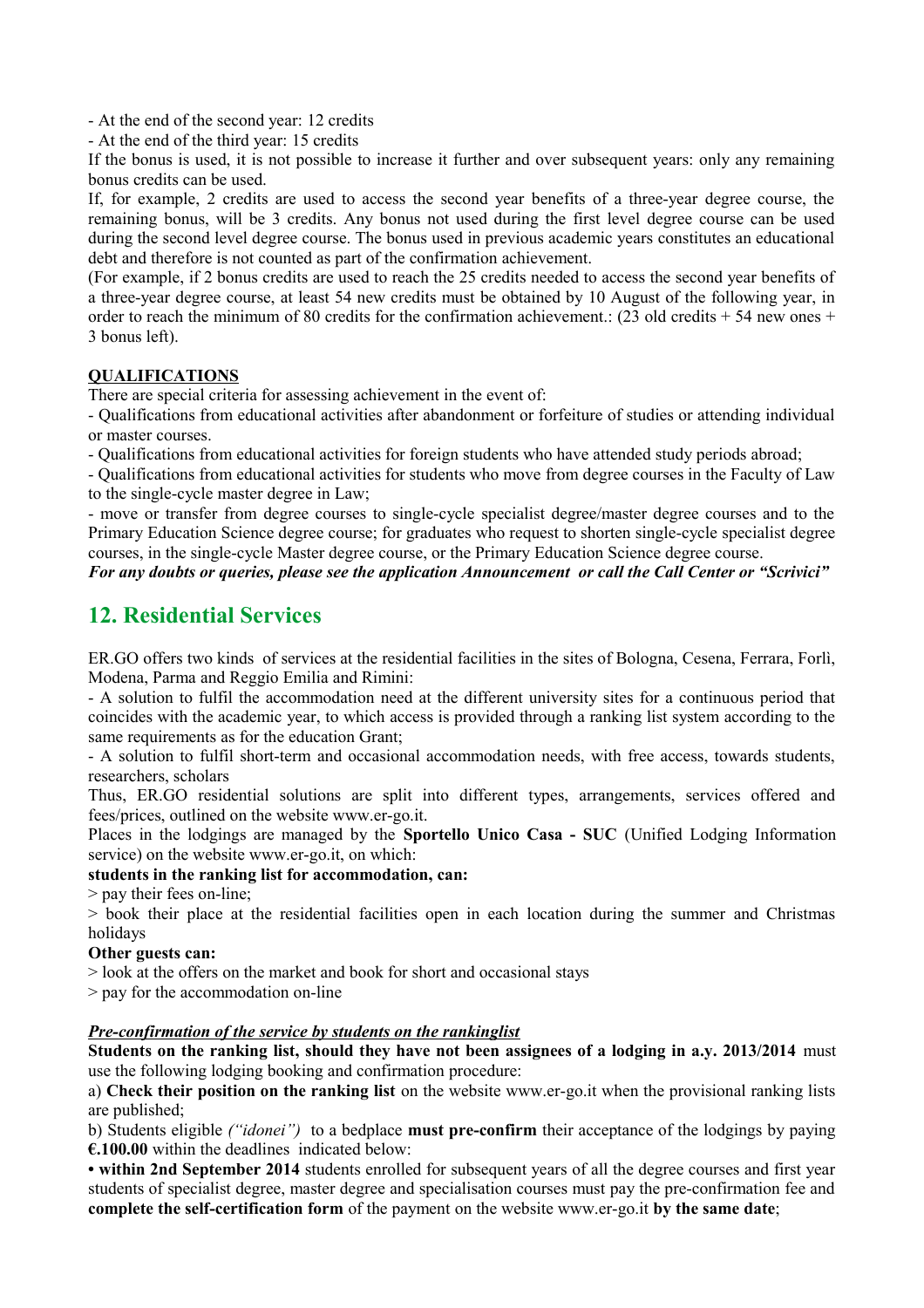**• within 9th September 201**4 first year students of degree courses, single-cycle specialist degree courses and single-cycle master degree courses must pay the pre-confirmation fee and **complete the selfcertification form** of the payment on the website www.er-go.it **by the same date.**

Failure to make the payment, late payment, failure to provide on-line notification of the payment itself, within the pre-confirmation payment deadline, will automatically lead to **forfeiture of the service.** 

Therefore, the allocation of any possible education Grant will be of the amount envisaged for students "resident near the university."

The amount paid as pre-confirmation is considered to be a down payment of the fee relative to the first month of allocation.

**The payment of the pre-confirmation fee must be notified to ER.GO online, by completing the relevant form that can be found on the website www.er-go.it and then by clicking on the section** *preconfirmation selfcertification* **2014/2015**.

Print of the payment certification must be handed in when the accomodation is being allocated.

The amount paid for the pre-confirmation will be paid back in full to students to whom accommodation is not allocated **by 15 October 2014**, due to possible unavailability of bedplaces

Students to whom accommodation is not allocated **within 15 October 2014** can self-certify paid accommodation, in order to obtain an educational Grant for students "resident distant from the university",  **from 16 October 2014 to 30 October 2014**

#### **For students "resident distant from the University" enrolled at Modena (See Chapter 8) payment of "preconferma"is not required**.

For students to whom accommodation is allocated there is a service called **ABITARE ER-GO** (ER-GO LIVING) on www.er-go.it, which can be used to:

- Book an interview with the Welcome Services Office;

- Book an interview with the Orientation and Accompaniment Measures Office;

- Request a transfer within the residence or from one residence to another;

- See news and notices on the residential facilities;

- See and apply to take part in events/meetings organised by the Authority or other institutions.

*For any doubts or queries, please see the application Announcement or call the Call Centre or "Scrivici"*

## **13. Facilitated access to the catering service**

The catering service is open to all students.

Students who are allocated an education Grant can apply, (except **students "resident distant from the University" enrolled at Modena, recipents of Grant in money and services as in Chapter 8,** *sub* **a) b) c)**. at the same time as applying for the education Grant, for a part of the Grant to being converted into credit for the catering service,.

In that case ER.GO will add a 50% extra amount.

Therefore, the education Grant is split into four levels which can be converted into catering service, corresponding to four different ER.GO contributions:

| <b>Grant amount converted into</b><br>catering service | <b>ER.GO</b> contribution | Total amount of credit for the<br>catering service |
|--------------------------------------------------------|---------------------------|----------------------------------------------------|
| $\epsilon$ 200                                         | $\epsilon$ 100            | $\epsilon$ 300                                     |
| $\epsilon$ 400                                         | $\epsilon$ 200            | $\epsilon$ 600                                     |
| $\epsilon$ 500                                         | $\epsilon$ 250            | $\epsilon$ 750                                     |
| $\epsilon$ 600                                         | $\epsilon$ 300            | $\epsilon$ 900                                     |

#### **Application for such conversion may not be renounced, except for peculiar cases under Annuncement for Catering Services, Clause 3.**

Students who are eligible for an education Grant, but not assignee due to lack of funds, receive a contribution of  $\epsilon$  500 for the catering service, and except students "resident distant from the University" enrolled at Modena as per Announcement for Education Grants Modena and Reggio Emilia, Clause 1.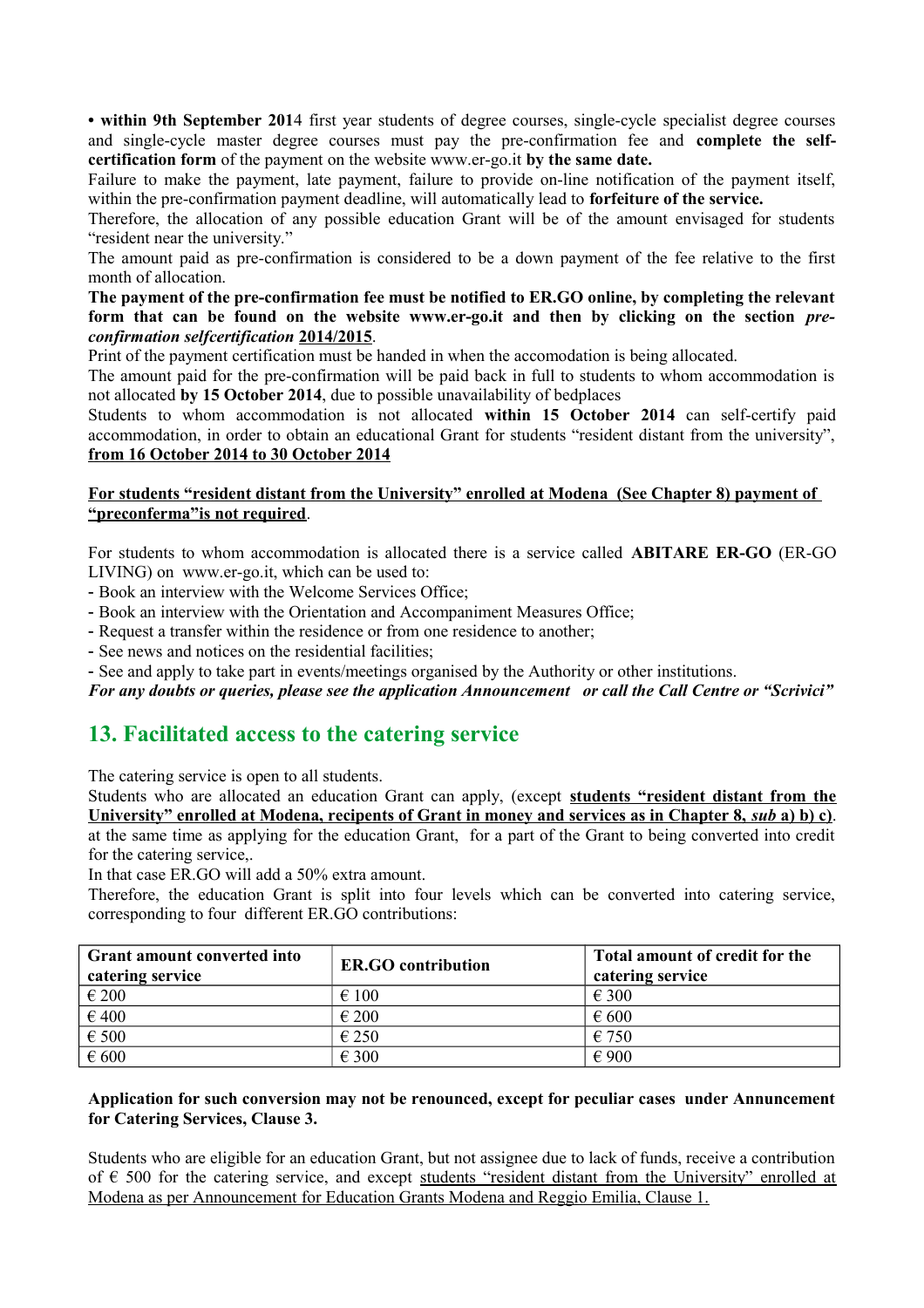Only students "resident distant from the University" enrolled at Modena, recipents of Grant in money and services as in Chapter 8, *sub* a) b) c have right to the following contribution, along with the "virtual ISEE" range as declared in the application form

| <b>Virtual ISEE range</b>                     | Students enrolling within their<br>Course normal time span | Students enrolling in their<br>Course "further semester" |
|-----------------------------------------------|------------------------------------------------------------|----------------------------------------------------------|
| Up to € 12.713,21                             | 600,00                                                     | € 300,00                                                 |
| From $\in$ 12.713,22 up to $\in$<br>15.386,29 | € 480,00                                                   | € 240,00                                                 |
| From $\in$ 15.386,30 to $\in$<br>19.152,97    | € 360,00                                                   | € 180,00                                                 |

To these students, should they renounce the lodging service after the publishing oh Provisional ranking lists, this contribution will be curtailed of 50%.

Should absence of supply of the money share of the Grant occur, due to lack of funds, these students keep free lodging and free catering as above indicated.

## **14. Contributions for international mobility**

These are intended for all students enrolled for years subsequent to the first year (specialist/master degree courses can apply from the very first year) of all course levels, eligible for an ER.GO education Grant for the academic year 2014/2015 and who have been allocated an education Grant to take part in international mobility programmes.

The contributions consist of a single amount to support board and lodgings expenses.

The amount of the contribution is **€ 500.00** per month and is allocated for the entire duration of the period spent abroad, up to a maximum of ten months, regardless of the destination country. The amount of the Grant taken from European Union funds or another bilateral agreement also outside the EU issued by the university or AFAM Institution is deducted from the total contribution of **€ 500.00.** 

The mobility contribution is associated with a reimbursement of the cost of the return journey up to a maximum amount of: **€ 50.00** for European Countries; **€ 250.00** for countries outside Europe.

For students enrolled for an extra semester, with respect to the duration of the courses according to new regulations, the contribution is allocated for a maximum of five months.

An international mobility Grant can be assigned only once during a course.

The contribution is not envisaged for students enrolled on specialisation courses.

## **15. Special assistance**

ER.GO provides special assistance for students who lose their achievement requirements due to a particularly serious event and who are particularly economically disadvantaged, in order to allow them to return into the system of services the following year or gain their qualification.

The special assistance is:

> Contributions from a minimum of € **250.00** to a maximum of € **2,000.00.**

> Lodgings (only for students already allocated in the academic year 2013/2014).

The contributions are reserved for students eligible/assignee of a Grant in the academic year 2013/2014.

Special assistance is only granted once, and only one type of special assistance can be given.

The application must be made on the special form that can be downloaded from the website www.er-go.it according to the times and procedures stated in the specific Announcement.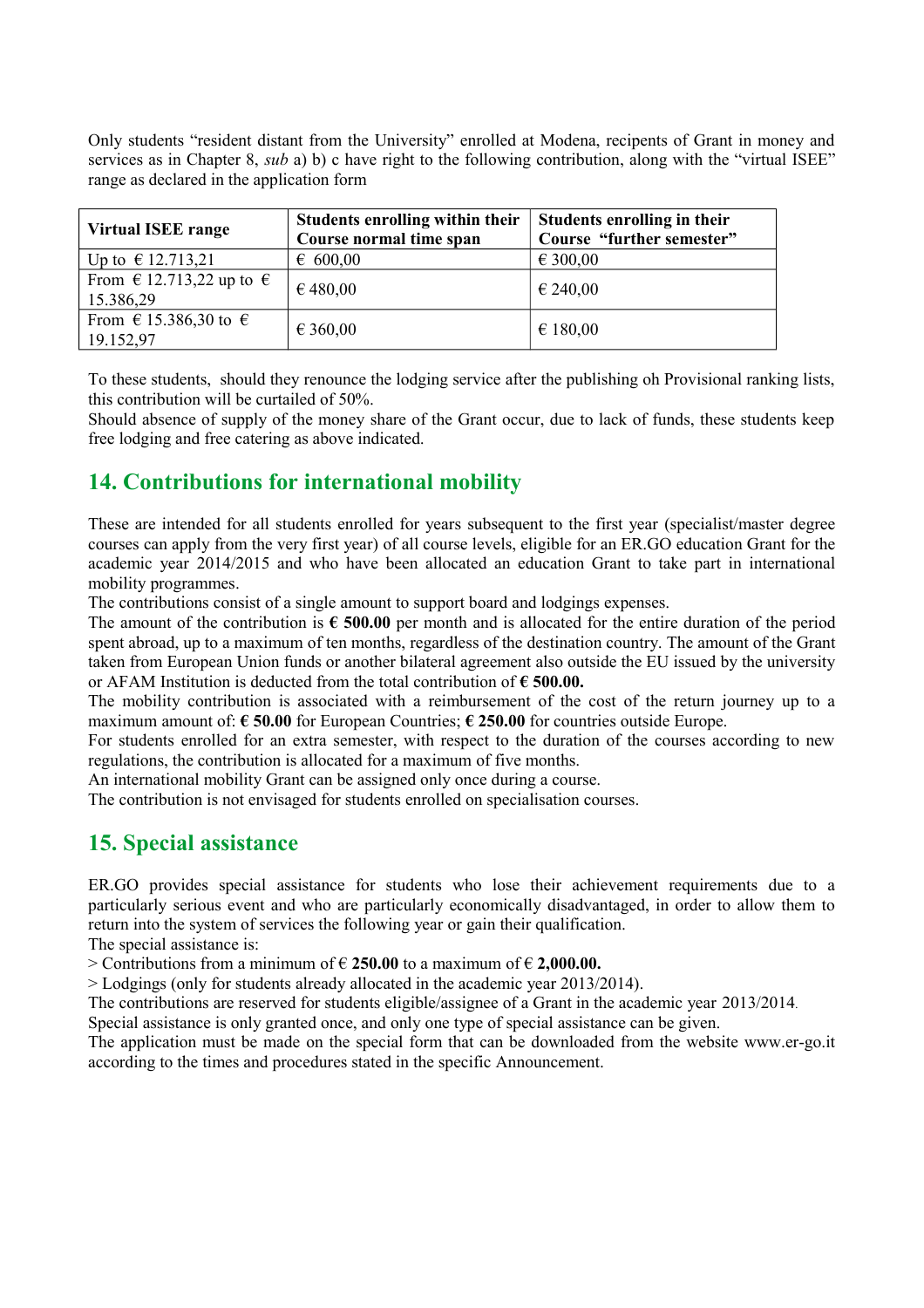# **16. Foreign students**

Foreign students from EU countries and from outside the EU must follow special rules for the evaluation of their incomes and assets conditions.

Students from EU countries can self-certify their incomes and assets in the application, but they must provide the relative documentation (Family Status Certificate and documentation relative to the self-certified incomes and assets) translated into Italian and, if necessary, legalized or Apostilled under laws in force.

Students who come from countries outside the EU, either they apply autonomously or trough a CAF, must send, within the deadline stated for finalizing the application, documentation as to:

• **The composition of their family unit;**

• **The occupation of each member of the family unit in 2013, including brothers/sisters of legal age. If any of the members do not have an occupation, documentation certifying that they are unemployed must be provided, stating the amount of any unemployment allowance or similar received;**

• **The period for which each member carries out an occupation (indicating whether it refers to a period of less or more than six months during 2013);**

• **The income earned in 2013 by each individual member including brothers/sisters of legal age, or by the family unit as a whole (the former is preferable);**

• **An indication of the surface area of the family home and any other properties owned in 2013;**

• **The amount of any residual mortgage as at 31/12/2013 on the family home and/or other properties;**

- **The value of assets of each individual member of the family unit as at 31/12/2013;**
- **Any presence in the family unit of documented invalids or disabled people.**

This documentation must be issued by the relevant authorities for the country in which the income was produced and where the assets are owned.

The documentation must be translated into Italian and legalized by the Italian diplomatic authorities for the relevant country or, in the cases allowed, Apostilled under the laws in force.

In countries where it is particularly difficult to have the local Italian Embassy to issue the certification, the documentation may be replaced by a certificate in Italian language issued by the Embassy or a Consulate in Italy of the country of origin, legalised by the Italian Prefecture.

Foreign students who come from countries outside the European Union, which are "particularly poor", (Table A of the General Rules for Application Announcement), must provide a certification from the Italian Diplomatic Authority of their country of origin, certifying that the student does not belong to a family of notoriously high income and high social level.

Foreign students who come from countries outside the European Union, like Italian citizens, can use, in order to show their status, personal qualities and details certifiable by public or private Italian parties, can show a selfcertification.

Foreign students whose family unit is located and receives incomes and/or owns assets in Italy, must apply through the same methods envisaged for Italian students.

Stateless students or political refugees are likened to Italian citizens and, for the purpose of assessing their economic condition, are exempt from the obligation to provide declarations from embassies or consulates, since only their incomes and any assets owned in Italy are taken into consideration, and may be self-certified with the same methods envisaged for Italian students.

The status of stateless or a political refugee must be proven by the interested parties through official documentation issued, for stateless students, by the Civil Court and, for political refugees, by the specific Commission established at the Ministry of the Internal Affairs.

Foreign students with dual citizenship must apply choosing one of the two citizenships. In the event that one of the two citizenships is Italian, the Italian one prevails.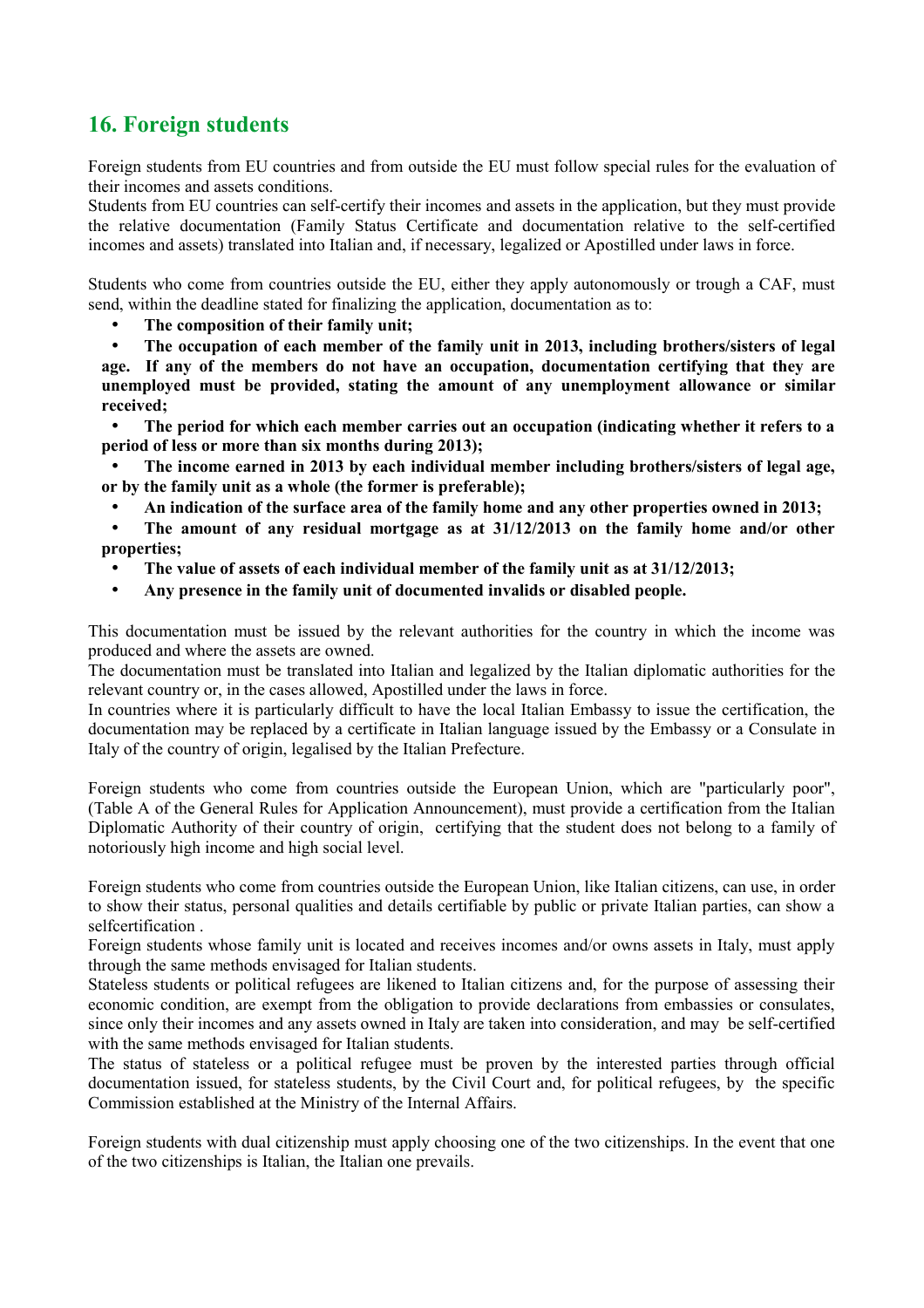**Foreign students, in order to avail of the education Grant for "Students resident distant from the University" or "Commuters", must also provide a self-certification of address and the subsequent documentation by the indicated deadlines.** 

**In any case, documentation as to income ad assets of the family must be mandatorily sent to the relevant Er-go branch, within the deadlines indicated (**General Rules for Application Announcement**, Clause 11), for the finalizing the application.**

#### **Beware**:

Also students who submit their application through a CAF recognized by the Authority are required to send their documentation about their family's incomes and assets, in original and legalized, within the deadlines indicated in General Rules for Application Announcement, Clause 11: **failure to respect the deadlines entails unsuitability to benefits**.

Only the students enrolling for the first time in the first year of 3-years-cycle Degrees or single-cycle master Degrees, coming from outside the European Union, and applying for a bedplace, may submit their documentation **within the final deadline of 09/09/2014**.

Application for bedplace must in any case be submitted and finalized **within 26/08/2014**.

#### **For the Modena site only:**

Students enrolling for the first time in the first year of 3-years-cycle Degrees or single-cycle master Degrees, coming from outside the European Union, and applying from 15/07/2014 to 26/08/2014 (first Ranking list) for the free bedplace associated with the Education Grant, must submit original and legalized documentation within 09/09/2014

Those applying from 27/08/2014 and within 25/09/2014 (second Ranking list) must submit original and legalized documentation within 29/09/2014.

Application for bedplaces will be *ex-officio* taken into account as application for Education Grant as well (and vice-versa).

**For information about translation and legalization of foreign documents, please see:**

[http://www.esteri.it/MAE/IT/Italiani\\_nel\\_Mondo/ServiziConsolari/TraduzioneLegalizzazioneDocumenti.htm](http://www.esteri.it/MAE/IT/Italiani_nel_Mondo/ServiziConsolari/TraduzioneLegalizzazioneDocumenti.htm)

#### **Annex: the self-certification of domicile**

Contracts and linked deeds, *e.g*., registered "*subentro"* (takeover) or "cessione "transfer" or "subaffitto " (sublet) are subject to payment of a tax.

As a receipt for this **register tax** payment it is still possible to get Mod. F 23 or some other forms.

Now it is possible to pay with F24 ElIde Form, available on Agenzia delle Entrate website, [www.agenziaentrate.gov.it,](http://www.agenziaentrate.gov.it/) section: **Strumenti – Modelli.**

Cedolare secca (flat tax) system is different from registration

Those who rent out a dwelling may choose either one or the other.

Should he/she choose Flat tax, the appropriated form are, mod.**SIRIA**, Mod. **69** and, from February 2014, the Mod. **RLI** (Registrazione Locazioni Immobili).

Besides, we may accept one of these

- Agenzia delle Entrate's declaration, confirming the option for "Flat tax"

- Agenzia delle Entrate's declaration about extension for "Flat tax", containing references to the contract

- option for "Flat tax" stated in the contract
- Copy of registered mail from the Landlord, stating his/her option for "Flat tax"

**ALERT:** for "cessione" (transfer), "subentro"( takeover) and "subaffitto" (sublet), the old form Mod. F23 is still the only one accepted.